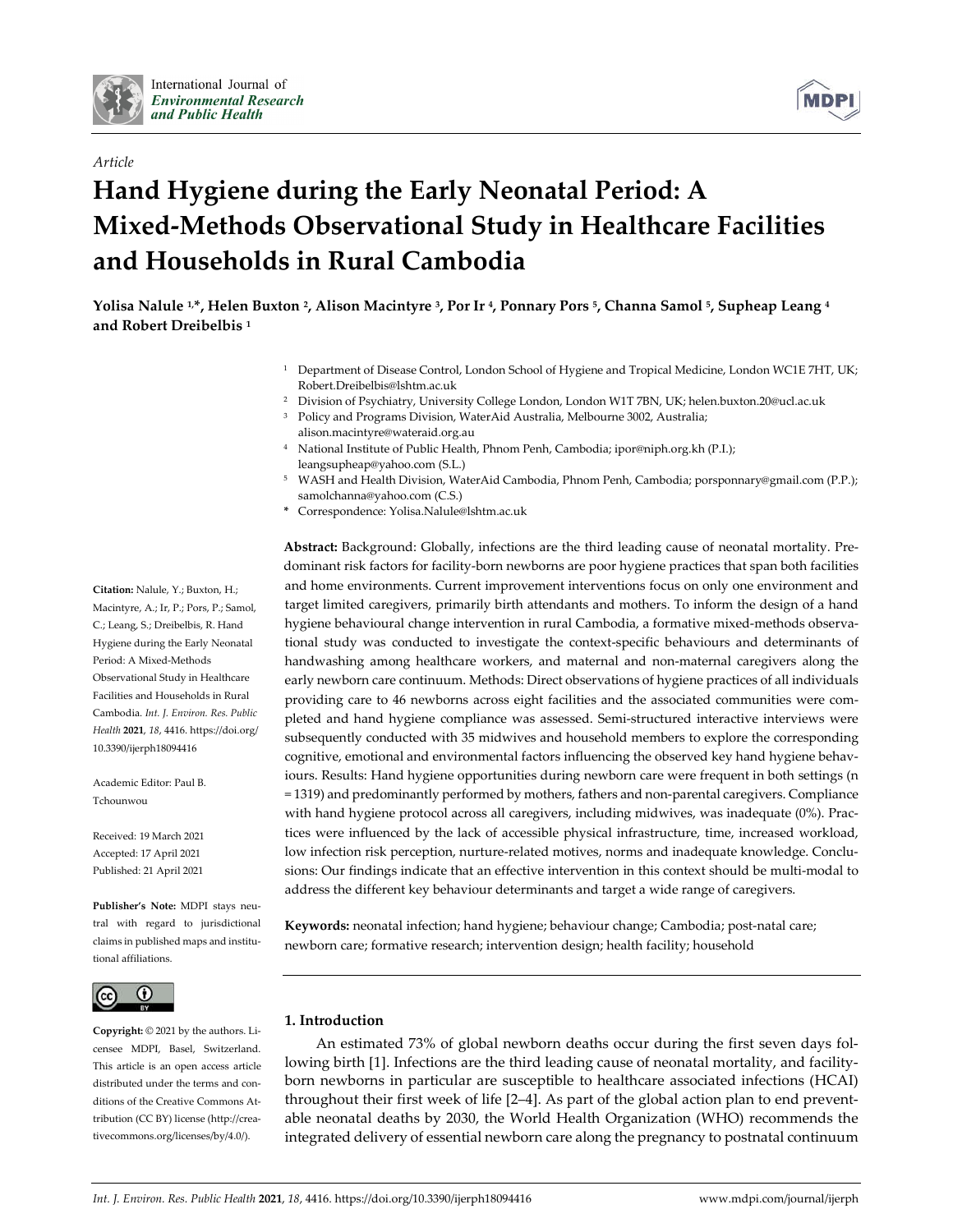of care [5]. The continuum of care for newborns spans pregnancy, childbirth and postdelivery [6]. Adequate hand hygiene through hygienic births and clean post-natal care is the cornerstone of the WHO recommended strategies to prevent infection-related newborn death [5,7]. However, despite the implementation of various hand hygiene promotion strategies in healthcare facilities (HCF) [8,9], hand hygiene compliance by both healthcare workers, parental and other caregivers during birth and post-natal care [10,11] remains low.

Understanding the hand hygiene practices and their determinants along the continuum of care in the early neonatal period (birth through the first seven days of life) is crucial for the design and delivery of comprehensive interventions to improve hand hygiene during this critical window. For facility-based births, the early neonatal period spans multiple environments as the mother–newborn pair transitions from the delivery room to the post-natal care (PNC) room, and discharge to the home environment [5,12,13]. Each of these environments constitutes different contexts, with different primary caregivers, and different environmental, social and psychological drivers of hand hygiene practices important for newborn health [11,14–18]. As hygiene behaviours are critical at both the HCF and home environment during this critical period, there is a need for innovative, contextualised behaviour-centred approaches that can effectively target both settings.

There are knowledge gaps along the continuum of care that undermine the development of comprehensive improvement strategies. The WHO recommendation for newborns to stay at least 24 h after birth within HCF prior to discharge to the home environment [12] makes the PNC room a critical point along the care continuum. However, hand hygiene behaviour in this environment is under-investigated, as most studies focus on the immediate childbirth period [14,19,20], the neonatal period in the home environment [21– 25] or the intensive care environment for sick and small newborns [26–28]. Studies in resource-limited settings show that newborn care is often conducted by both healthcare workers and family members in the HCF [11,29,30], and by a range of household members in the home environment [11,22,31,32]; however, there is limited attention given to understanding and targeting non-maternal caregivers' behaviours in improvement strategies.

Reducing neonatal mortality is a priority for the Royal Government of Cambodia (RGC). Between 2000 and 2014, maternal, child and infant mortality rates declined by over 80% in Cambodia, yet neonatal mortality rates declined by less than 50%, in part due to a persistent burden of neonatal infections [33,34]. Infections are the country's third leading cause of neonatal mortality and accounted for 16% of all neonatal deaths in 2018 [35]. Over 80% of births in Cambodia are institutional deliveries [33] and the Cambodia's Safe Motherhood Clinical Management Protocol for Health Centres recommends stays of at least 48 h following birth to ensure that the new mother and newborn receive adequate post-natal care in the facility [36]. Addressing infection risk factors in facilities and for facility-born neonates is therefore critical to reducing overall neonatal infection rates. Multiple studies have also highlighted gaps in water, sanitation and hygiene (WASH) conditions and behaviours and infection prevention and control (IPC) practices at the institutional and household level that place newborns at risk of infection [37–40].

The main objectives of this observational study were to understand the existing hand hygiene practices among healthcare workers, mothers and family members during the early post-natal care period in the HCF and home environment, and to explore the factors facilitating and hindering the observed practices. This mixed methods formative research study is part of the larger Changing Hygiene Around Maternal Priorities (CHAMP) project—a partnership among LSHTM, WaterAid Cambodia and the National Institute of Public Health, Cambodia to design and test an intervention targeting hand hygiene during childbirth and the early post-natal period in Kampong Chhnang Province, Cambodia. Findings from this formative study have been used to inform the design of the relevant components of the subsequent intervention. Findings related to hygiene during childbirth were reported in an earlier publication [41].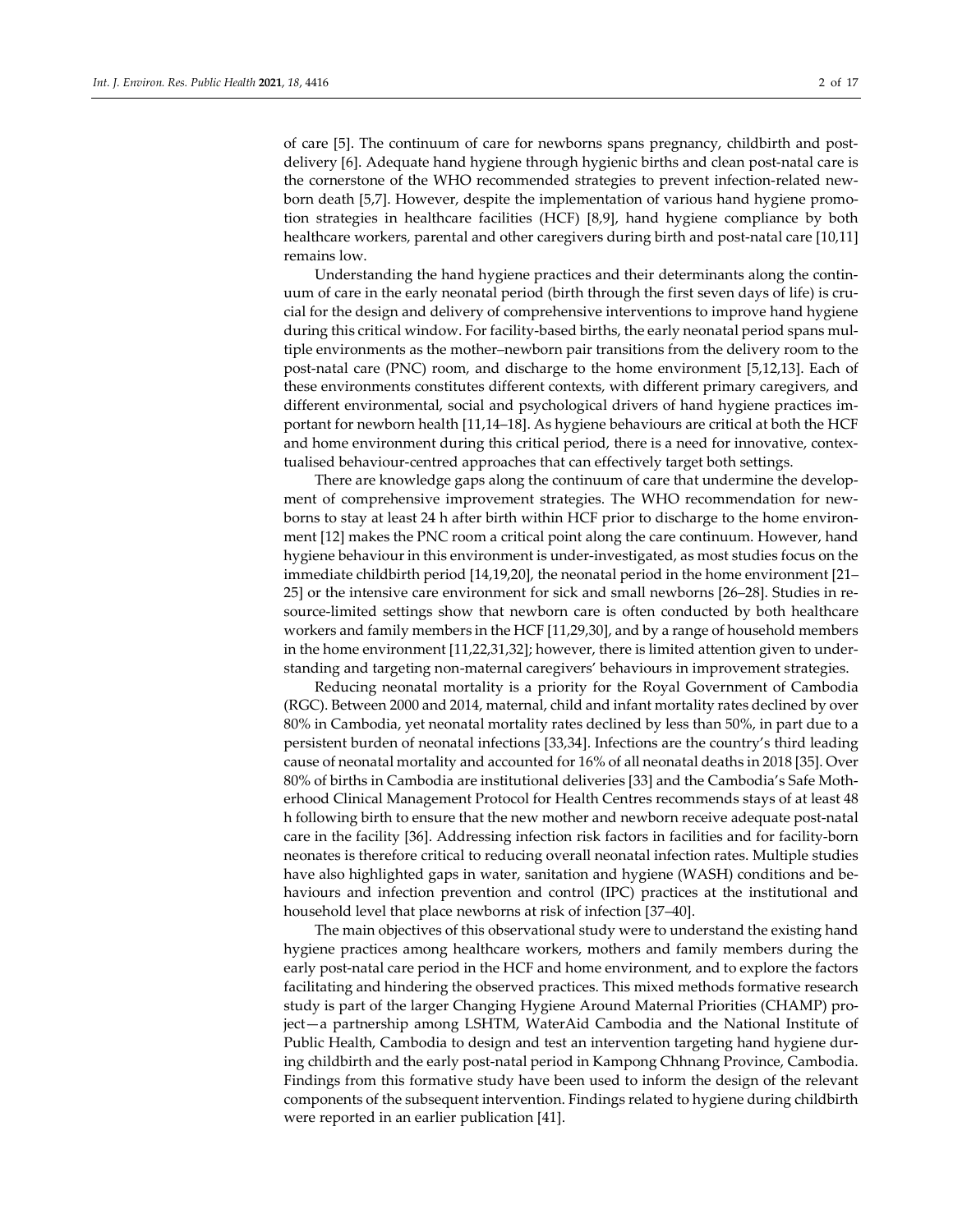## **2. Materials and Methods**

#### *2.1. Study Setting and Sampling*

This formative research study was conducted in Kampong Chhnang province between February 2019 and September 2019. Kampong Chhnang is located in central Cambodia and has a total population of approximately half a million people, [42] predominantly living in rural areas (~80%). The province is served by 42 primary health centres (PHC) and two referral hospitals (RH).

The study followed an explanatory sequential design where quantitative observations (direct and structured) informed subsequent in-depth qualitative data collection (semi-structured interviews) [43]. The overall study was guided by the Behaviour Centred Design (BCD) approach, which combines theory-based, ecological–evolutionary understanding of human behaviours with a systematic process for intervention development and evaluation [17,44]. Eight health facilities—6 PHC and 2 RH—were purposively selected for this observational study. As an exploratory study, the sample size was based primarily on time and resource constraints. To ensure a sufficient number of observations, the PHC that had the highest number of monthly deliveries were selected. The facilities were also selected to reflect different catchment areas across the province. Both referral hospitals located in Kampong Chhnang Province were included in the study.

Further details on the overall study context, site selection and sampling were described in an earlier publication [41].

#### *2.2. Quantitative Methods*

#### 2.2.1. Data Collection

Enrolment procedures and sample size for the observation data collection are described in Nalule et al. [41]. For a period of 14 days in the PHC, any eligible woman was invited to participate, up to a total of five consenting women per PHC. In the referral hospitals, there was no limit to how many women could be recruited over the 14-day observation period. Explicit mention of investigating handwashing behaviour as the aim of the study was avoided during recruitment of all participants to minimise reactivity.

Hand hygiene specific to newborn care was assessed through structured observations. Observations began when the mother–newborn pair was transferred to the PNC room of participating facilities. Over a period of four continuous hours, data collectors chronologically recorded newborn care practices (diaper changes, cord care, breastfeeding and general newborn handling), and any corresponding hand hygiene and gloving practices of all caregivers, defined as any individual providing newborn care during the observation period. Following the end of each post-natal observation, consenting women provided their contact details and home address and agreed to a convenient time and day for a home visit within 72 h after observation at HCF. Home observations were conducted only for the women recruited in the six PHC and lasted six continuous hours from the time of the data collector's arrival at the home. Similarly to the PNC, home observations included newborn care practices and hand hygiene practices of all caregivers.

In addition to the direct observations, facility-level and household structured assessments were conducted to assess water, sanitation and hygiene (WASH) conditions of the HCF and the household. The facility-level tools have been described in an earlier publication [41]. Structured household assessments were conducted by the data collectors either upon arrival or at the end of the home observations.

The data collectors were made up of six female healthcare workers, divided into two teams. Prior to data collection, all observation tools were piloted and iteratively refined during a one-week training period in two HCF in the same province which were not part of the study sample. Refresher training was conducted prior to the data collection at the referral hospital. Each team was assigned to a single facility and completed observations over three different shifts, covering a full 24-h period.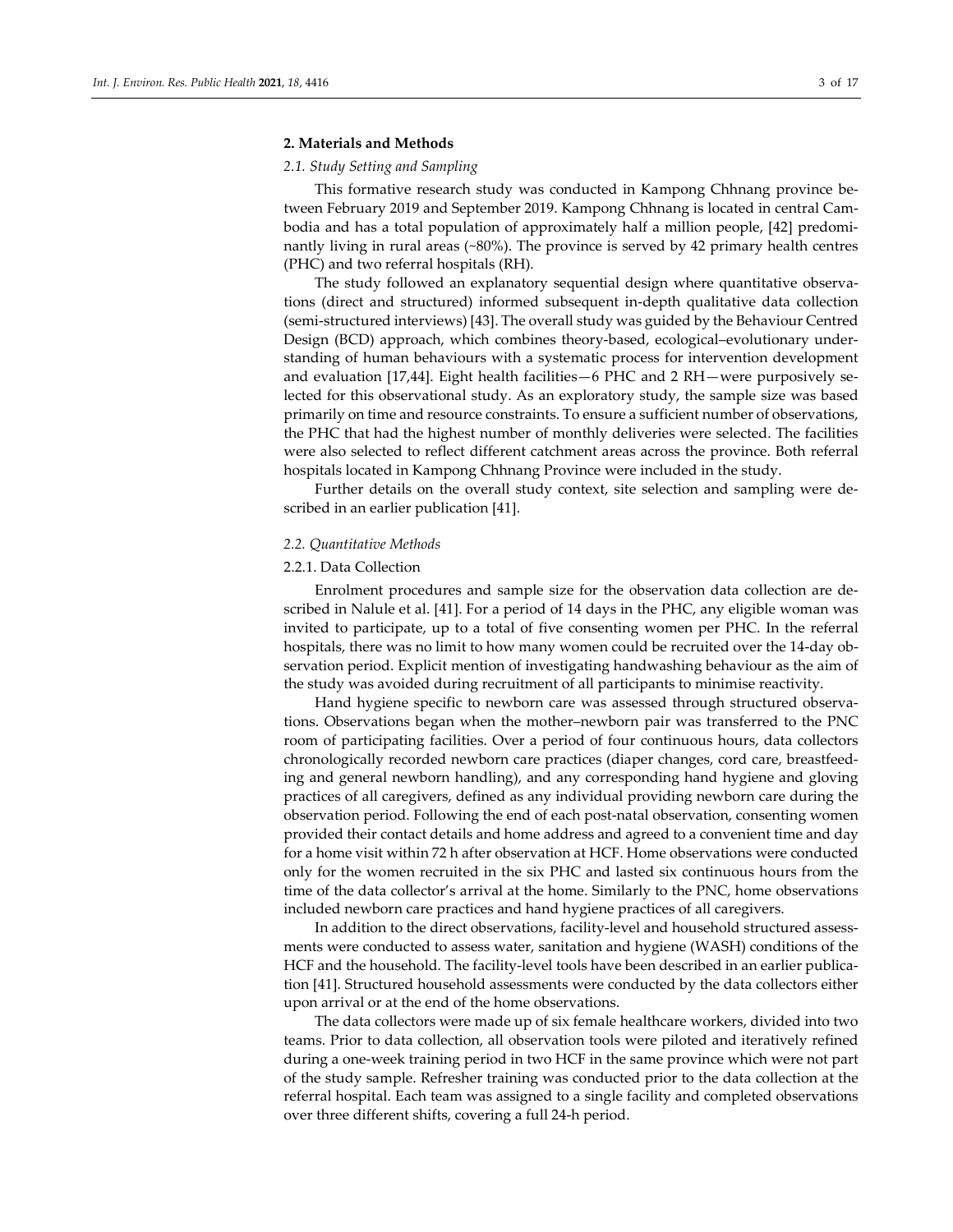#### 2.2.2. Data Analysis

All observation data were analysed using StataSE 15 (Stata Corp, College Station, TX, USA). Any qualitative text entries were reviewed, and where applicable, recoded quantitatively, and analysed as structured observation data. Data analysis was descriptive and focused on the frequency and sequence of hand hygiene opportunities and associated hand hygiene actions. Newborn care-related hand hygiene opportunities were based on WHO's Five Moments for Hand hygiene [45,46], WHO postnatal care recommendations [12,13] and the three moments adapted for neonatal hand hygiene in the community described by Ditai et al. [23]. Hand hygiene opportunities included prior to newborn contact, prior to clean/aseptic procedure (cord care, injection/immunisation) and after cleaning the newborn's bottom following defecation.

For each caregiver, hand hygiene actions associated with each hand hygiene opportunity were coded into two categories aligned with the available literature and WHO guidelines [12,13,23,45,46] for the analysis: adequate (handwashing with soap and water and/or use of alcohol-based hand rub; handwashing with soap and water plus glove use for any aseptic/clean procedures) and inadequate (handwashing with water only; wearing gloves without intermediate handwashing with soap; or no observed hand hygiene action taken). A caregiver's hand hygiene's category could vary throughout the course of the observation, depending on hand hygiene opportunities observed and actions taken at a particular point in time.

In our analysis, caregivers of the newborns were categorised into four groups; mothers, fathers, healthcare workers (midwives, nurses, doctors and interns) or non-parental caregivers (all other individuals observed providing care to the newborn). Newborn care was further categorised into two groups for analysis: observed cord contact and other newborn contact. "Other newborn contact" included any other hand hygiene opportunity where the individual made contact with the newborn outside observed contact with the umbilical cord.

Descriptive statistics were used to analyse the frequency and proportion of hand hygiene opportunities that appeared/were utilised under each hand hygiene category: by caregiver and type of newborn care. Data from the home and facility level assessments were analysed descriptively and triangulated to provide context to the structured observations and insights into the subsequent qualitative data findings.

## *2.3. Qualitative Methods*

## 2.3.1. Data Collection

Findings from the quantitative observations were reviewed by project stakeholders during a 2-day framing workshop (22–23 August 2019, Phnom Penh). The key behaviours of interest identified for in-depth qualitative investigation were hand hygiene around newborn care in the PNC room and the home environment. The identified key targets for behavioural change were midwives, parents and non-parental caregivers.

The data collection took place over a period of 2 weeks in September 2019. Semistructured interviews were conducted with midwives at the HCF and with parental and non-parental caregivers in their home environment. The sample size was based on the anticipated number required to reach theoretical saturation. Semi-structured interview (SSI) tools were designed to further investigate barriers and opportunities for target behaviour uptake and inform a gender analysis of individual and household domains. Within a single SSI, additional formative research tools were completed [17] to actively engage the participants. Details of the specific tools are described by Nalule et al. [41]. The formative research tools used depended on the specific respondent and the time available for the interviews.

Mothers were recruited for the qualitative component of the study as they waited for discharge in the PNC room. Eligible participants were women who had a vaginal birth at the HCF, with no maternal or newborn complications, were waiting for discharge and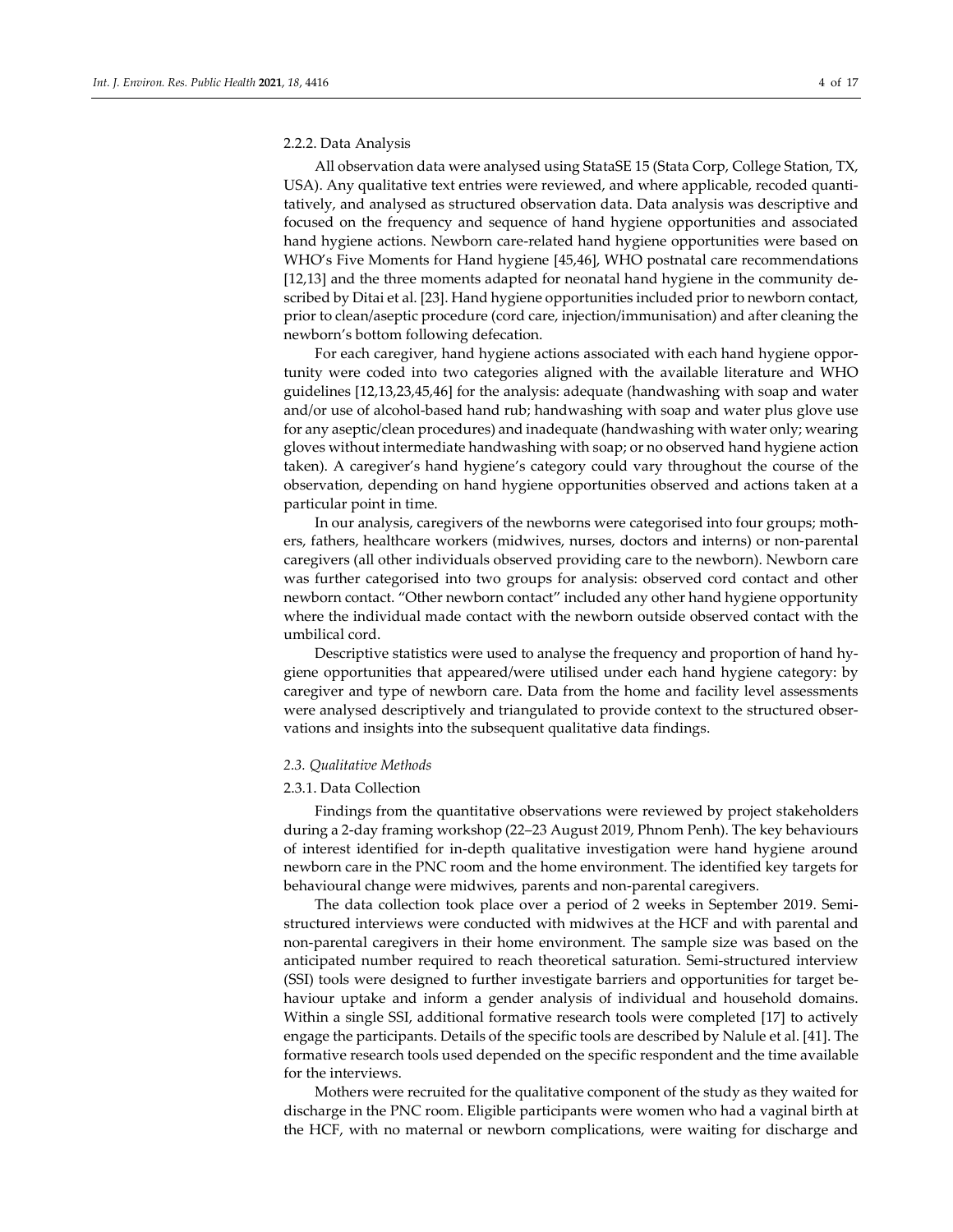lived within one-hour travel time of the HCF. Consenting mothers were interviewed at their houses approximately one week after discharge. At the household, the data collector could recruit up to 2 more participants (father and a non-parental caregiver) for additional individual interviews.

All interviews were conducted in Khmer language by two teams of two female Cambodian enumerators who had prior experience in qualitative data collection. Qualitative tools were tested and refined over a three-day training period. All interviews were audio recorded, and free form notes and pictures of completed activities were taken. Summaries were recorded in a semi-structured data capture form, following data collection and daily debriefing sessions.

## 2.3.2. Data Analysis

All qualitative data analysis was done using Microsoft Word and Excel (Redmond, Washington). Initial analysis of the preliminary data (all field notes, written response summaries and any salient findings from daily debriefs) was entered into a spreadsheet and organised by data collection tool and activity. Study team members verified data entry, and audio recordings were consulted for clarity or further exploration. All data (spreadsheet and audio recordings) were coded, organised and analysed against pre-defined categories of behavioural determinants based on the Behaviour Centred Design (BCD) checklist adapted for handwashing behaviour [47]. See Supplementary Materials Table S1 for more details.

#### **3. Results**

## *3.1. Maternity Setting Hand Hygiene Conditions*

None of the maternity settings in the eight HCF had functional hand hygiene facilities (with water and soap and/or alcohol-based hand rub) at all points of care (delivery room, post-natal care room, waiting area and toilets) (Table 1).

|                                                                                    | Primary Health Centre $(N=6)$ | Referral Hospital $(N = 2)$ |
|------------------------------------------------------------------------------------|-------------------------------|-----------------------------|
| Functional hand hygiene facilities at all points of care in ma-<br>ternity setting | $\Omega$                      | 0                           |
| Handwashing facilities within maternity setting (not staff-re-                     |                               |                             |
| stricted)                                                                          |                               |                             |
| Available                                                                          |                               |                             |
| Soap and water/ABHR available                                                      |                               |                             |
| Handwashing station at toilet                                                      |                               |                             |
| Available                                                                          | 6                             |                             |
| Soap and water/Alcohol based rub available                                         |                               |                             |
| Handwashing stations in delivery room                                              |                               |                             |
| Available                                                                          | 6                             |                             |
| Soap and water/Alcohol based rub available                                         | b                             |                             |
| Handwashing facilities inside PNC room                                             |                               |                             |
| Available                                                                          | 0                             |                             |
| Soap and water/Alcohol based rub available                                         |                               |                             |

## **Table 1.** Maternity setting hygiene conditions.

Handwashing stations were located at the toilets of all eight maternity settings and 75% (6/8) had soap present at the time of observation. All eight delivery rooms had functional handwashing facilities, all of which were restricted for staff members' use. Half (4/8) of the HCF had a handwashing station for use by mothers, fathers and non-parental caregivers within the maternity setting, but only one had soap available. Only one facility had a handwashing station located inside the PNC room. No hand hygiene alternatives (e.g., alcohol-based hand rub (ABHR)), hand drying materials or hand hygiene posters were available for mothers, fathers and non-parental caregivers in the eight HCF.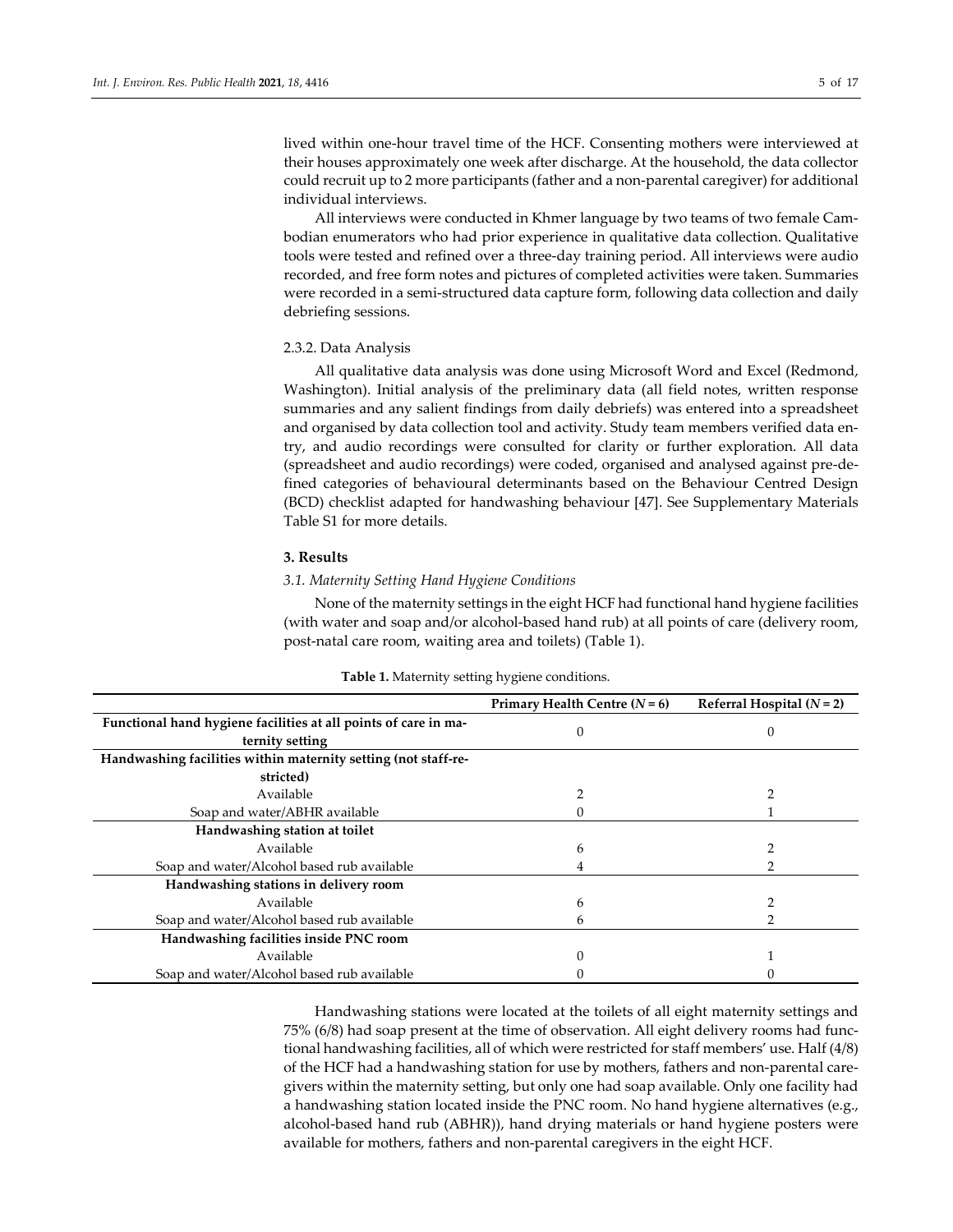#### *3.2. Structured Observations (PNC Room)*

#### 3.2.1. Participant Characteristics

A total of 46 mothers and newborns were enrolled in PNC room observations—22 from the primary health centres and 24 from the referral hospital (Table 2).

#### **Table 2.** Participant characteristics.

|                                    | <b>Primary Health Centre</b> | <b>Referral Hospital</b> |
|------------------------------------|------------------------------|--------------------------|
| <b>Facility Type</b>               | $(n = 22)$                   | $(n = 24)$               |
| Post-natal care room               | Mean (range)                 | Mean (range)             |
| Age                                | $28(21-40)$                  | $28(21-38)$              |
| Previous live births               | $1.4(0-6)$                   | $1.6(0-6)$               |
| Time travelled to HCF (min)        | $17(5-40)$                   | $22(5-40)$               |
| Time elapsed since birth (hours)   | $1.4(1-3)$                   | $1.5(1-5)$               |
| Number of PNC visitors             | $4(1-8)$                     | $4(2-7)$                 |
| Number of healthcare workers       | $1(0-4)$                     | $1(0-3)$                 |
| Home                               | Mean (range)                 | Mean (range)             |
| Days elapsed since birth           | $2(1-3)$                     |                          |
| Days spent at home since discharge | $0(0-1)$                     | n/a                      |
| Number of visitors present         | $7(2-13)$                    |                          |

Observations in the PNC room occurred an average of 1.4 h after birth (range: 1–5); 45 of these mothers had been previously observed during labour and delivery, and one additional mother was recruited while in the PNC room at the referral hospital. Mothers had similar characteristics across the observations, with a mean age of 28 (range: 21–40) and had an average of 2 (range: 0–6) previous live births.

#### 3.2.2. Hygiene Opportunities and Actions

On average, one healthcare worker (range: 0–4), usually a midwife, provided care to the mother and newborn in the PNC room during observation periods (Table 2). In 7% (3/46) of observations, no healthcare worker visited the mother–newborn pair during the observation period. Mothers and newborns were visited by an average of four people (range: 1–8). Across the observations, fathers were the most common non-maternal caregiver, present in 82% (38/46) of observations. Among the non-parental caregivers, the grandmother was most commonly present (32/46).

Newborn care activities resulted in a total of 811 hand hygiene opportunities observed in the PNC room (Table 3).

**Table 3.** Observed hand hygiene opportunities and hand hygiene actions in the post-natal care room.

| <b>Hand Hygiene</b> | <b>Hand Hygiene</b>   |                         |
|---------------------|-----------------------|-------------------------|
| Opportunities (N)   |                       |                         |
|                     | Adequate <sup>1</sup> | Inadequate <sup>2</sup> |
|                     |                       |                         |
| 22(3%)              | $0(0\%)$              | $22(100\%)$             |
| 251 (31%)           | $0(0\%)$              | 251 (100%)              |
| 73 (9%)             | $0(0\%)$              | 73 (100%)               |
| 464 (57%)           | $0(0\%)$              | 465 (100%)              |
| 811                 | $0(0\%)$              | 811 (100%)              |
|                     |                       |                         |
| $3(100\%)$          | $0(0\%)$              | $3(100\%)$              |
| 3                   | $0(0\%)$              | $3(100\%)$              |
|                     |                       | Category $N$ (%)        |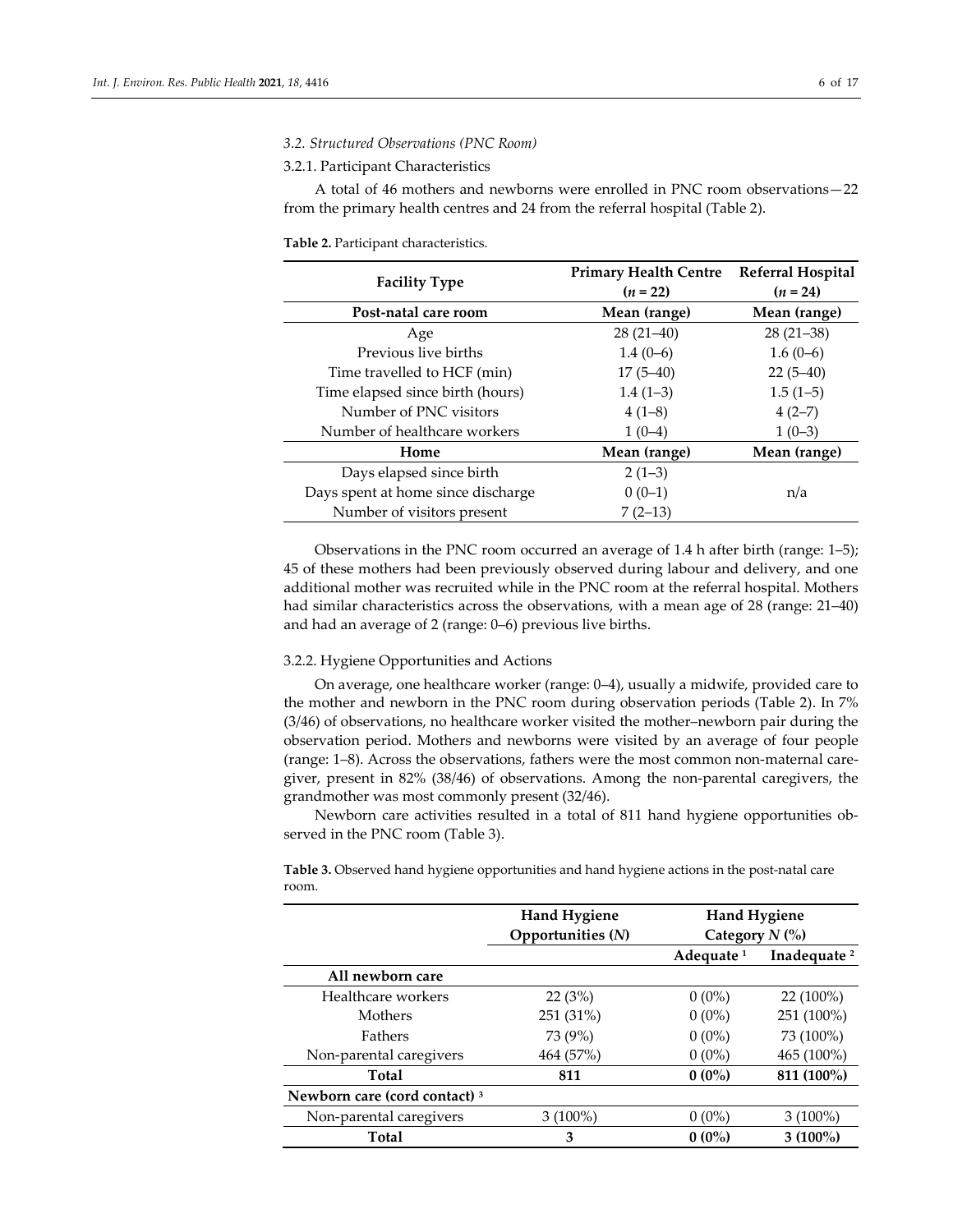<sup>1</sup> The adequate hand hygiene category includes washing hands with soap/washing hands with soap and wearing gloves for aseptic procedures. <sup>2</sup> The inadequate hand hygiene category includes no hand hygiene action, rinsing hands without using soap and wearing gloves without handwashing with soap prior to donning gloves. <sup>3</sup> Cord contact includes direct cord contact via cord cleaning or cord inspection.

Non-parental caregivers accounted for over half (57%) of hand hygiene opportunities. The remaining hand hygiene opportunities during newborn care were among mothers (31%), fathers (9%) and healthcare workers (3%). When disaggregated by type of newborn care, non-parental caregivers were responsible for 100% of the hand hygiene opportunities related to direct cord contact events.

In none of the newborn care activities was hand hygiene practiced adequately across all the caregiver groups.

## *3.3. Structured Observations (Home)*

## 3.3.1. Home Characteristics

Of the 22 households observed, 17 had a designated place for handwashing within the compound, and 11 of households had soap present at the handwashing site (Table 4).

|                                           | $N(N = 22)$   | $\frac{0}{0}$ |
|-------------------------------------------|---------------|---------------|
| Hand hygiene items available in household |               |               |
| Soap                                      | 21            | 95.5          |
| Detergent                                 | 21            | 95.5          |
| Handwashing facility                      |               |               |
| Available                                 | 17            | 77.3          |
| Soap/Detergent available at site          | 11            | 64.7          |
| Has hand drying materials                 | 1             | 5.88          |
| Handwashing type                          |               |               |
| Sink with tap                             | $\mathcal{P}$ | 11.8          |
| Bucket to pour over hands                 | 13            | 76.5          |
| Bowl to wash hands in                     | $\mathcal{P}$ | 11.8          |

**Table 4.** Home WASH conditions.

Of the 17 observed handwashing facilities, 13 (77%) were buckets to pour over hands, two (12%) were sinks with taps and two (12%) were bowls for handwashing. The handwashing facilities were located an average of five metres (range 5–20m) away from the mother–newborn pair.

#### 3.3.2. Participant Characteristics

Only mothers observed in the PHC  $(n = 22)$  were observed at home. All mothers consented to the home observations and there was no loss to follow up. Over half (55%) of the home observations took place on the day of discharge from the facility, and the remainder (45%) one day after discharge (Table 2).

#### 3.3.3. Hygiene Opportunities and Actions

Over the six-hour observation period, there were on average seven people (range: 2– 13) present with the mother–newborn pair (Table 2), many who participated in at least one newborn care activity. Similarly to the PNC observations, the father (20/22) was the most common non-maternal caregiver present during the home observations.

Of the 508 hand hygiene opportunities related to newborn observed during the observation period, mothers (50%) and non-parental caregivers (46%) accounted for the majority of these opportunities (Table 5).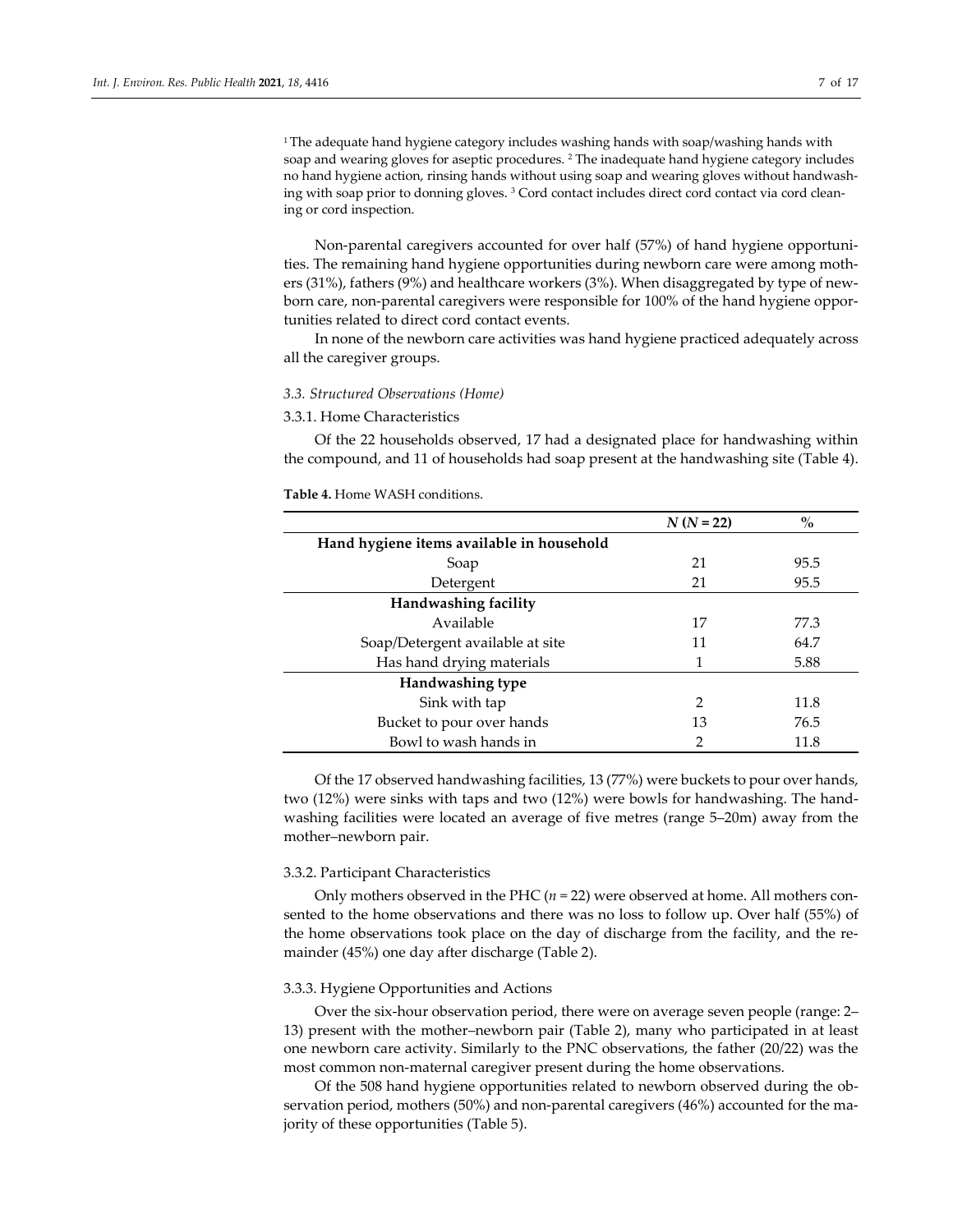|                             | <b>Hand Hygiene</b> | <b>Hand Hygiene</b><br>Category $N$ (%) |             |
|-----------------------------|---------------------|-----------------------------------------|-------------|
|                             | Opportunities       |                                         |             |
|                             | N                   | Adequate                                | Inadequate  |
| All newborn care            |                     |                                         |             |
| Mothers                     | 246                 | $0(0\%)$                                | 246 (100%)  |
| Fathers                     | 35                  | $0(0\%)$                                | $35(100\%)$ |
| Non parental care-givers    | 227                 | $0(0\%)$                                | 227 (100%)  |
| Total                       | 508                 | $0(0\%)$                                | 508 (100%)  |
| Newborn care (cord contact) |                     |                                         |             |
| Mothers                     | 1                   | $0(0\%)$                                | $1(100\%)$  |
| Non parental caregivers     | 11                  | $0(0\%)$                                | 11 (100%)   |
| <b>Total</b>                | 12                  | $0(0\%)$                                | 12 (100%)   |

**Table 5.** Observed hand hygiene opportunities and hand hygiene actions in the household.

Similarly to the observations in the PNC room, most of the direct cord contact activities (92%) were conducted by non-parental caregivers. No hand hygiene practice was conducted by any newborn caregiver at any opportunity.

#### *3.4. Qualitative Results*

#### 3.4.1. Participant Information

Semi-structured interviews were conducted with 13 midwives across four of the observed HCF (three primary health centres and one referral hospital). Two households were interviewed per HCF for a total of eight households. Within each household, three household members—a mother, father and grandmother—were interviewed. Two grandmothers did not consent and were not interviewed. In total, eight mothers and fathers and six grandmothers were interviewed.

Interviews provided insights into the behavioural determinants that influence hand hygiene practices in the PNC room and the home. The findings are summarised against the key BCD components. See Supplementary Materials Table S1 for more details.

#### 3.4.2. Behaviour Setting for Newborn Care

**Stage:** In the PNC room, newborn care typically took place around the mother's bed where the newborn was always located. The mother spent most of her time at the facility lying in bed, getting up primarily to breastfeed and to attend to her own personal hygiene. During the first week in the home environment following discharge from the HCF, the mother–newborn pair spent most of their time either outside on the veranda of the house or in the bed that was located on the ground floor of the house. The majority of the newborn care also took place at that location.

**Roles and Norms:** Midwives reported their main responsibility in the PNC room to be monitoring the mother–newborn pair; supervising cleaning staff; and when necessary, supervising the father and non-parental caregivers. Midwives regarded their position as the most authoritative and highly respected in the maternity ward and therefore did not find it difficult or uncomfortable to immediately correct all other caregivers' behaviours following observed non-compliance to hygiene practices.

Fathers and non-parental caregivers providing direct care for the mother–newborn pair during their stay in the PNC room was the norm. Fathers and non-parental caregivers, primarily the grandmother, assisted with the majority of the maternal and newborncaregiving activities, typically staying with the mother–newborn pair at the bedside until discharge. Mothers, fathers and non-parental caregivers reported trusting the midwives' advice and guidance around the best newborn care practices over any contradicting advice given by other family members. Some grandmothers reported that they would follow a midwife's hand hygiene advice even when they did not agree with it. All household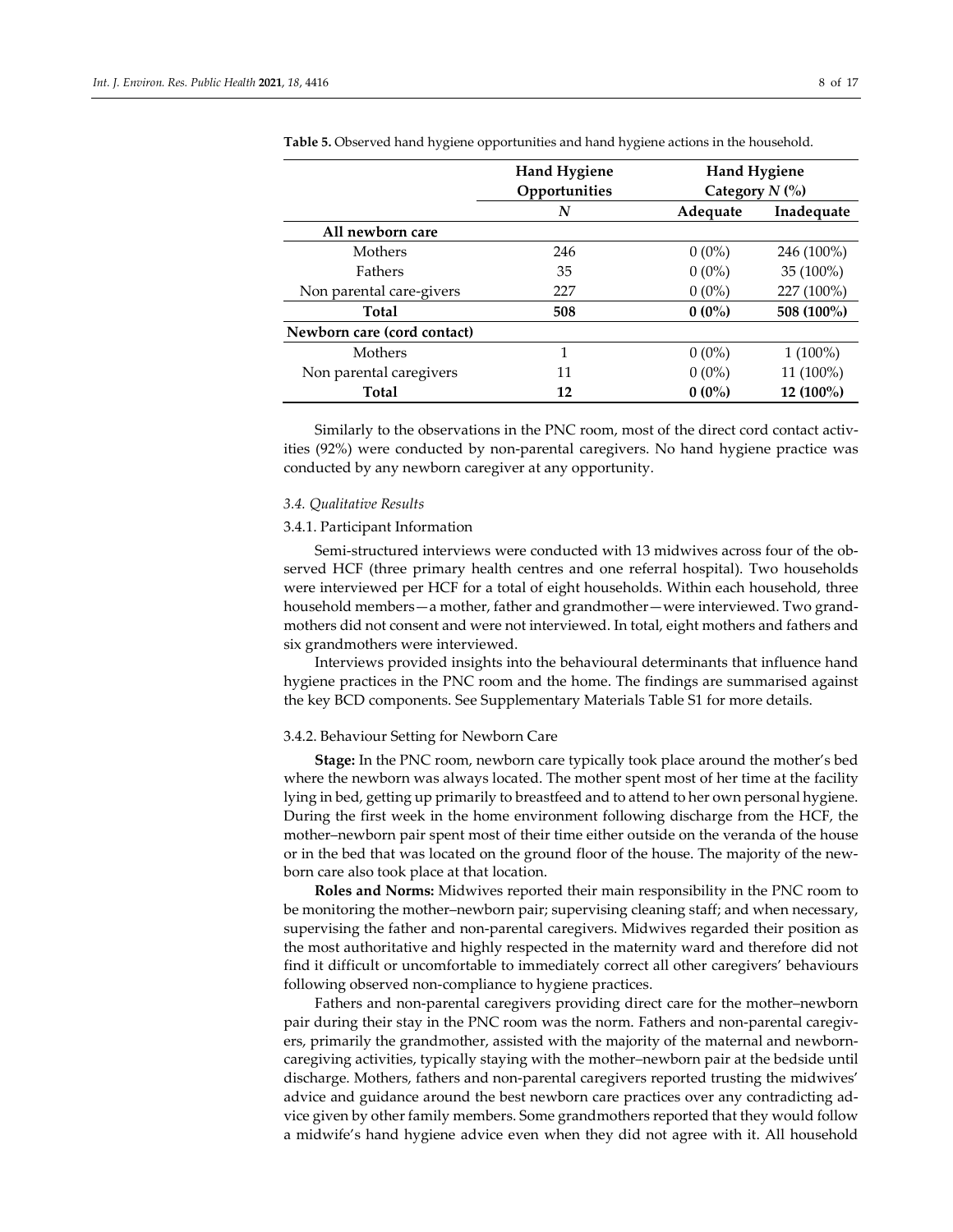members expressed discomfort and unwillingness to correct the midwives in scenarios where inadequate hygiene practices by the midwives was observed.

Following discharge, mothers reported taking a more active role in newborn care activities. In line with the direct observations, the grandmother and father reported that they were also involved in newborn care at the home, including cord care, diaper changing and other household tasks whenever the mother was unable. Mothers expressed difficulty enforcing adequate hand hygiene practices with non-parental caregivers due to existing family hierarchies and dynamics. However, mothers reported willingness to risk upsetting this dynamic and correct family members if the advice was given to them by the midwives. Unlike the new mothers, grandmothers and fathers reported not experiencing any difficulty or discomfort in correcting any observed noncompliant behaviour by other non-parental caregivers in the home environment or in the PNC room.

The participation of fathers in newborn care activities reflects a temporary shift in normative behaviour around housework. Household tasks in our setting were typically divided according to the prevalent descriptive gender norms. All respondents described childcare responsibilities and daily household tasks such as cooking, house cleaning and laundry as activities only women did in the household. The early neonatal period was highlighted as the exceptional circumstance when men would take on "women-only" roles and participate in newborn care activities, including diaper changing, cord care, bottle feeding and newborn bathing. Other exceptional circumstances included when the woman was ill or away from home for an extended period of time. This prevalent normative practice of gendered division of household tasks, however, did not align with the respondents' personal beliefs. All household respondents described the expectation of the man participating equally in all household activities on a regular basis.

**Props and infrastructure:** The lack of accessible handwashing infrastructure and related materials was the most common barrier faced by mothers and other caregivers to practicing good hygiene at the health facility. All household respondents found handwashing facilities at HCF inaccessible and inconvenient relative to the location of newborn care. The locations of handwashing facilities, including those that were located outside by the PNC entrance, were particularly challenging for mothers and caregivers providing continuous bedside care. Mothers reported mobility difficulty due to pain, discomfort and fatigue following recent delivery, limiting their ability to access distant handwashing facilities. Other handwashing challenges reported by household respondents included the unavailability of soap at sinks, the lack of running water due to broken taps and crowded conditions within the PNC room.

#### 3.4.3. Brain and Body Factors

**Knowledge:** Knowledge around adequate hand hygiene differed between midwives and the household respondents. Midwives viewed hand hygiene as requiring both soap and water to be effective. In contrast, most mothers, fathers and non-parental caregivers considered hand rinsing (using water only) as sufficient hand hygiene practice for newborn care. Both the midwives and household respondents stressed the importance of hand hygiene prior to cord contact and prior to breastfeeding, but handwashing prior to newborn contact or following diaper changes was rarely mentioned.

Midwives reported relaying hand hygiene information to mothers and other caregivers during two moments in post-natal care: shortly after birth and during facility discharge. Midwives did not actively communicate hand hygiene information during a family's stay in the PNC room, reporting instead that hand hygiene promotion materials were sufficient for non-parental caregivers during that time. However, no hand hygiene promotion materials were observed in PNC rooms (Table 1), and mothers, fathers and other non-parental caregivers did not recall seeing any educational hand hygiene materials at the facility. Mothers reported being given advice about hand hygiene at the time of discharge; however, fathers and other non-parental caregivers were either not present for discharge instructions or reported not paying attention. The most recalled hand hygiene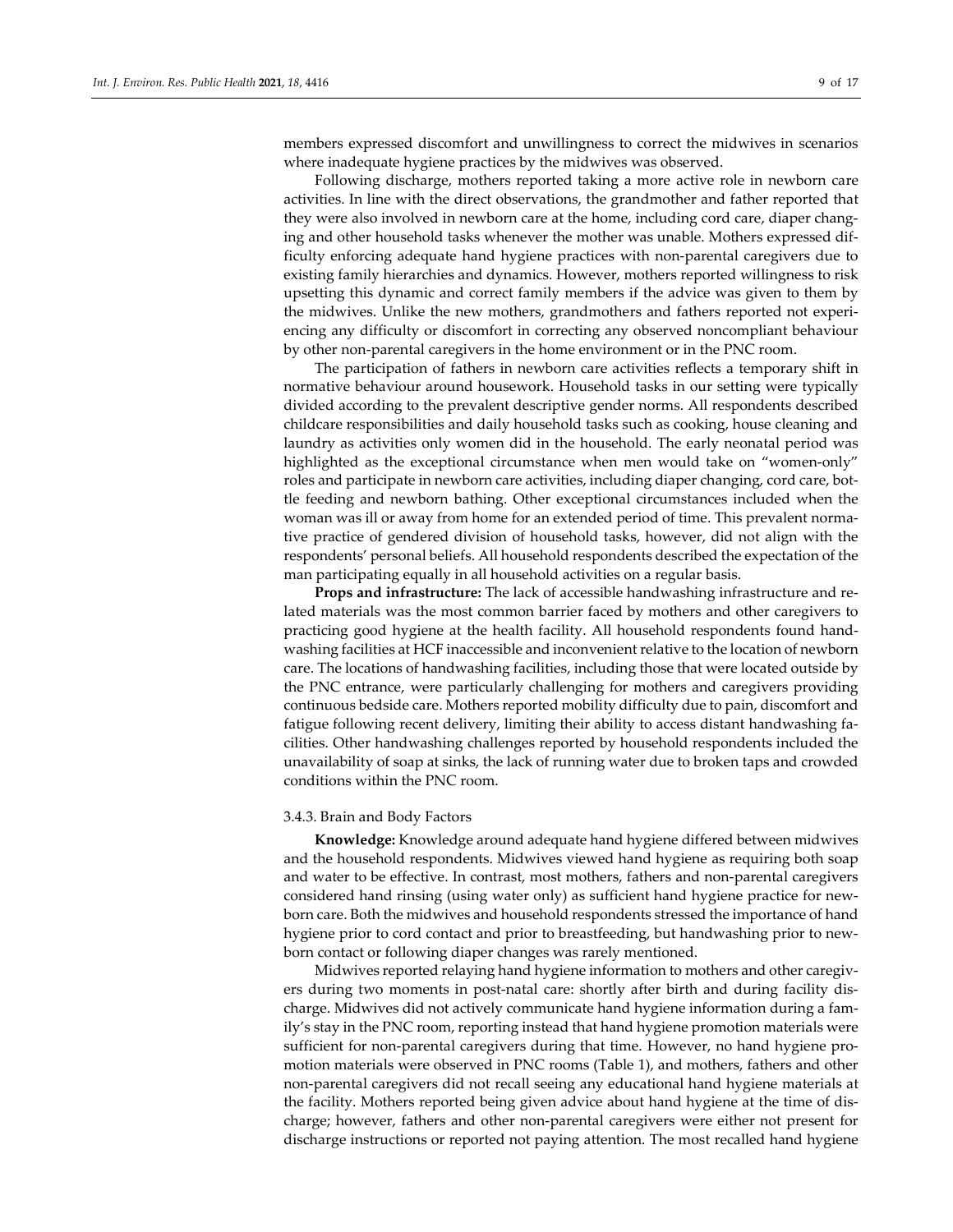information by the mother was around cord care, breast cleaning prior to feeding and perineum care.

**Risk perception**: All respondents perceived the risk of infection in the PNC room to be very low. Activities such as entry to the PNC room from outside the HCF or the delivery room and newborn handling were considered low risk to the newborn, particularly when the baby was wrapped. Umbilical cord care was the only newborn activity that was considered by both midwives and household respondents as a high-risk caregiving activity that could result in infection to the newborn.

**Discounts:** Midwives reported having no time for frequent follow-up discussions with mothers and other caregivers, and limited time to supervise hygiene practices in the PNC area. This lack of time was most acute when staff were limited, particularly at night. More urgent labour and delivery activities, providing antenatal services and doing administrative work, were prioritised over PNC room oversight responsibilities. Midwives would only prioritise roles related to the PNC room during post-birth complications, discharge periods and at the end or beginning of their shifts.

The lack of time available for hand hygiene and prioritising other activities extended to the household setting. Mothers, fathers and non-parental caregivers reported being too busy to wash their hands at all recommended times due to increased workloads and responsibilities around childcare in both the PNC and at home. In addition to caring for the newborn, the respondents reported simultaneously performing other caregiving or household-related tasks, such as caring for the new mother, cleaning the PNC room and home, food preparation, laundry activities and caring for other children.

**Motives:** Nurture was both a facilitator and a barrier to practicing good hand hygiene among household respondents. All household respondents commonly cited having a happy and healthy baby (nurture) as their reason to practice good hygiene. Conversely, household respondents commonly pointed to nurture-associated emotions superseding their practice of proper hand hygiene practices. Feeling worried or concerned, caregivers prioritised immediately alleviating the newborn's perceived distress and would either skip or forget handwashing steps in order to quickly pacify the crying newborn. Fathers and non-parental caregivers both in the PNC room and home would forget to wash their hands in a rush to make contact with the newborn because of the joy and excitement at seeing their newborn relative.

**Senses:** Household members typically relied on visible contamination to cue hand washing behaviours during newborn care. The absence of dirt on the hands signified cleanliness and household members did not feel the need to wash visibly clean hands before holding the newborn, even when coming from outside.

#### **4. Discussion**

This study was designed to explore hand hygiene practices and the behavioural determinants around early newborn care in the PNC room and at the home in rural Cambodia. Our findings show a high frequency of hand hygiene opportunities by a wide range of caregivers with minimal hand hygiene compliance. Among all the groups involved in caregiving, non-parental caregivers accounted for the majority of hand hygiene opportunities. The hand hygiene practices of midwives and other caregivers during newborn care in the PNC room and home were influenced by a range of factors, including a lack of physical infrastructure and supplies for handwashing, inadequate knowledge, low infection risk perception, nurture-based motivations, norms, the absence of hand hygiene reminders, limited time and a high workload. Existing studies assessing hygiene practices in Cambodia during newborn care in healthcare facilities and at home are limited and utilise self-reporting and proxy measures of handwashing behaviour [37,38]. Our study adds to this limited literature and strengthens the available evidence by using detailed direct observations, the recommended gold standard, to quantify these practices [48,49].

The lack of physical opportunities was a significant hand hygiene barrier faced by new mothers, fathers and non-parental caregivers in the PNC room. Facility-based studies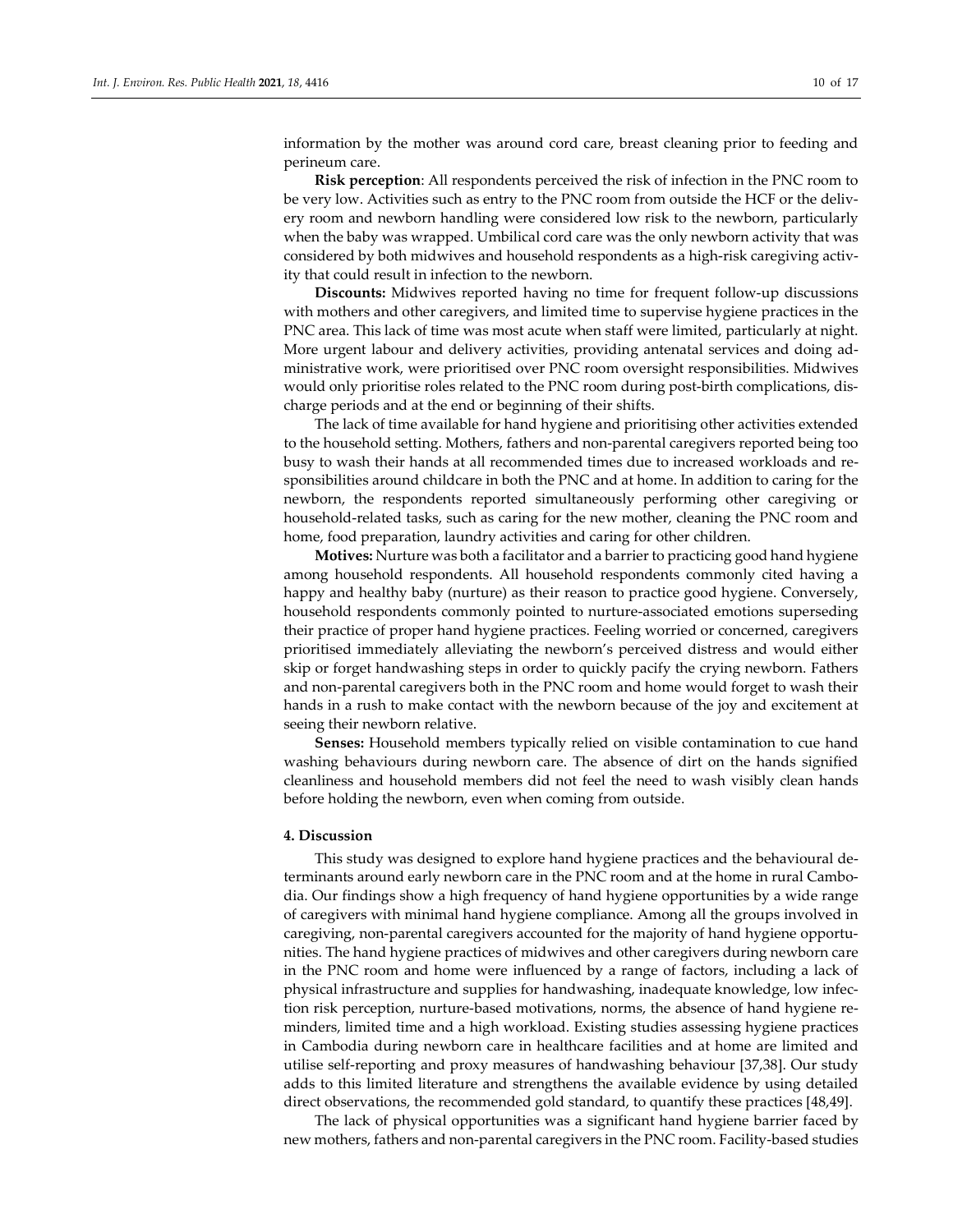in Cambodia have similarly highlighted the lack of functioning and accessible handwashing facilities as a major barrier to improved hand hygiene in health facility settings [40], and more specifically during newborn care in the maternity units following birth [37,38]. Formative research findings of ten HCF in Cambodia by Bazzano et al. [38] found postpartum women and their families had no access to handwashing stations for newborn care in 90% of the surveyed facilities. The consistent provision of alcohol-based hand rubs (ABHR) is a convenient, economical and effective alternative strategy that could be employed to improve hand hygiene compliance for new mothers and other caregivers [50– 52]. Facility-based studies looking at the relationship between increased physical opportunities and use among visitors and patients in low resource settings are limited. However, studies in high-income settings have found ABHR to be associated with improved hand hygiene when conspicuously placed at point of care areas such as at the bed and at the entrance to the room, and when using mobile dispensers. [50,53–55]. Strategic placements of ABHR in our settings would not only increase the convenience of hand hygiene practice for the mobility restricted mother but also would address handwashing barriers faced by the paternal and non-parental caregivers, such as restricted movement due to overcrowding in the PNC room and time pressure from the urgent caretaking needs and increased workload.

Combining the availability and accessibility of physical opportunity with strategically placed cues in the environment to trigger timely handwashing has a more sustained effect on hand hygiene compliance in institutional settings [56–60]. Attention-grabbing visual [61] or auditory cues [62] placed around the handwashing facilities and the location of the mother–newborn pair in our setting could serve as both guidance and reminders of how and when to correctly practice hand hygiene during newborn care. Nurture was a strong motive for handwashing behaviour in our study and could be utilised in the development of these reminders as well as broader messaging and educational strategies. The nurturing emotions have previously been identified as an important driver of caretakers' handwashing behaviour [31,63,64] and have been leveraged as part of effective hygiene interventions in India [65] and Nepal [66]. Designing cues to evoke and associate positive nurturing emotions with hand hygiene practice could motivate and further enhance the practice of the desired behaviours [65,67].

Paternal and non-parental caregivers played significant roles in early newborn care both in the HCF and at home in our study. The frequent involvement of a wide range of caregivers in patient care activities is consistent with other facility-based studies in countries in Asia and Africa [11,29,30,59,68]. Influenced by social, religious, cultural and institutional factors, caregivers spend long periods of time in the HCF engaging in invasive and non-invasive patient contact and often with inadequate hand hygiene [11,29,30,59,68]. Family members providing in-patient care in a hospital in Bangladesh accounted for 54% of all hand hygiene opportunities with a 2% hand hygiene compliance rate [59]. In Nigeria, during newborn care in PNC rooms across three HCF, non-maternal caregivers accounted for 64% of all hand hygiene opportunities with a 0% hand hygiene compliance rate [11]. There is a limited understanding of the role of paternal and non-parental caregivers' hands in the carriage and transmission of HCAI to neonates [29,30,59], and these groups continue to be overlooked by IPC guidelines and strategies. A review by Park et al. [29] found that despite family caregiving being the norm in South Korea, Indonesia and Bangladesh, only six out of 92 HCAI policies and guidelines across the three countries acknowledged the role of family caregivers, and only one guideline recommended their inclusion in the IPC strategies.

In addition to their engagement in newborn care, fathers and non-parental caregivers in our study also played a key role in influencing the handwashing behaviours of other caregivers, depending on their position along the family's hierarchical structure. Similar handwashing studies in Bangladesh and Indonesia have highlighted the role of existing family hierarchies and social norms in supporting [22] or hindering [31] handwashing behaviours in the home environment, particularly among new mothers. In Bangladesh,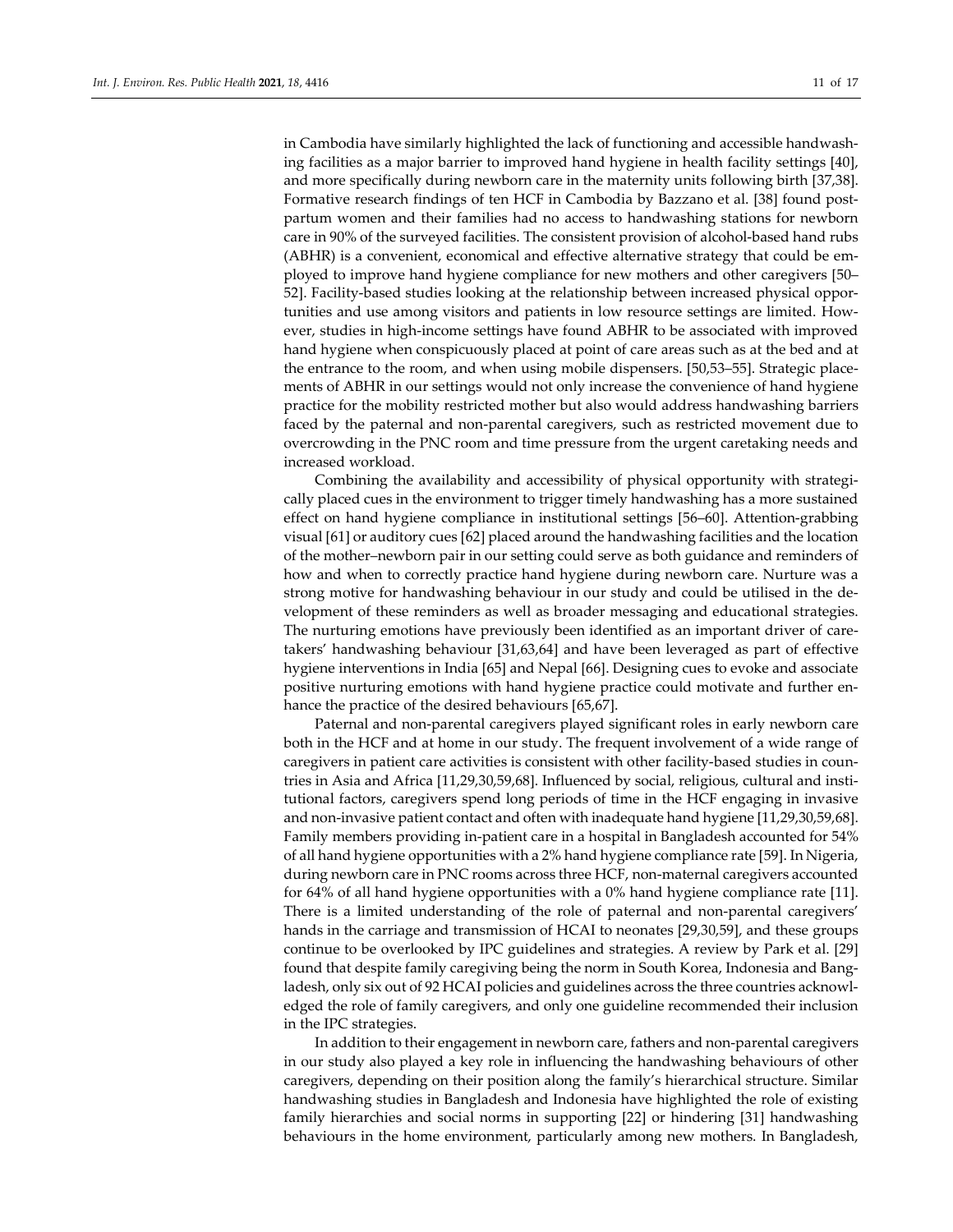Parveen et al. [31] found that new mothers' handwashing practices were hindered primarily by a lack of support of the more influential family members to change existing handwashing norms or create environments enabling physical handwashing. In Cambodia, mothers in the domestic sphere typically occupy limited influential roles within their own families and households [69] and may not be in the position, however willing, to motivate handwashing behavioural changes among other family members. In addition to targeting caregivers to practice the recommended hand hygiene practices, a more effective intervention would further engage specific family members such as the father and grandmother as authorities to inform and influence these hygienic practices among other relatives and visitors.

The level of inadequate hand hygiene at the household indicates the continued potential risk of pathogen transmission to newborns following facility discharge. Hand hygiene improvement strategies need to ensure that the behaviours introduced in the facility are maintained following the transition to the home environment. Intervention studies targeting household behavioural changes are typically designed with some or all of the intervention components delivered at the community level [21,65,66,70,71]. Facility-level interventions, however, have shown promising results as an alternative approach to improving and sustaining WASH related behaviour and health outcomes at the household level [72–75]. Interventions at HCF target household members at a critical time when they are much more receptive and motivated to change behaviours due to experiencing a heightened perception of health risk and the perceived benefits of preventive health behaviours [76]. One's first pregnancy and early parenthood is a similar period of increased receptivity to changing behaviours due to increased risk perception, changes in self-definition and societal position and increased nurture-based responses [22,31,76,77], and has been successfully utilised in facility-level interventions to improve WASH behaviours in households of both participants and non-participant neighbours and friends [73–75]. Integrating intervention delivery along the healthcare continuum provides multiple touchpoints for contact with a wide range of caregivers and opportunities to repeat and reinforce messaging strategies without creating additional responsibilities for low staffed HCW with high workloads.

Our study found that despite men's increased participation in caregiving and household tasks in the period following childbirth, the hand hygiene information given at the HCF maintained the prevalent gender norms, targeting primarily the mother as the assumed sole primary caregiver and overlooking the involvement and engagement of the father. Engaging all caregivers provides an opportunity to challenge existing gender stereotypes of women as sole caregivers with responsibilities for household duties and childcare. Behaviour change communications and promotion in our setting should be responsive to the shifting gendered responsibilities that occur during this time and intentionally include fathers alongside other identified family members as primary newborn caregivers for more effective outcomes [78]. Midwives were the most respected and trusted source of health information and had the most frequent contact with mothers and other caregivers, and should be trained as the key healthcare workers for these behavioural change communications.

This study had several limitations. The small number of facilities for this observational study limits the generalisability of our findings to beyond these study sites. The use of the BCD theoretical framework to inform the formative research, however, allows for generalisable lessons to be taken from context-specific settings. Our observation periods were limited in duration, and despite observing several hundred hand hygiene opportunities, we only observed a limited number of very high-risk events, such as cord contact and cord cleaning. Our home observations were limited to mothers who attended the primary health centres, and while our data suggest that these mothers had similar characteristics, there may be some unexplored systematic differences between mothers in referral hospitals and primary health centres that may have introduced bias into our study. Par-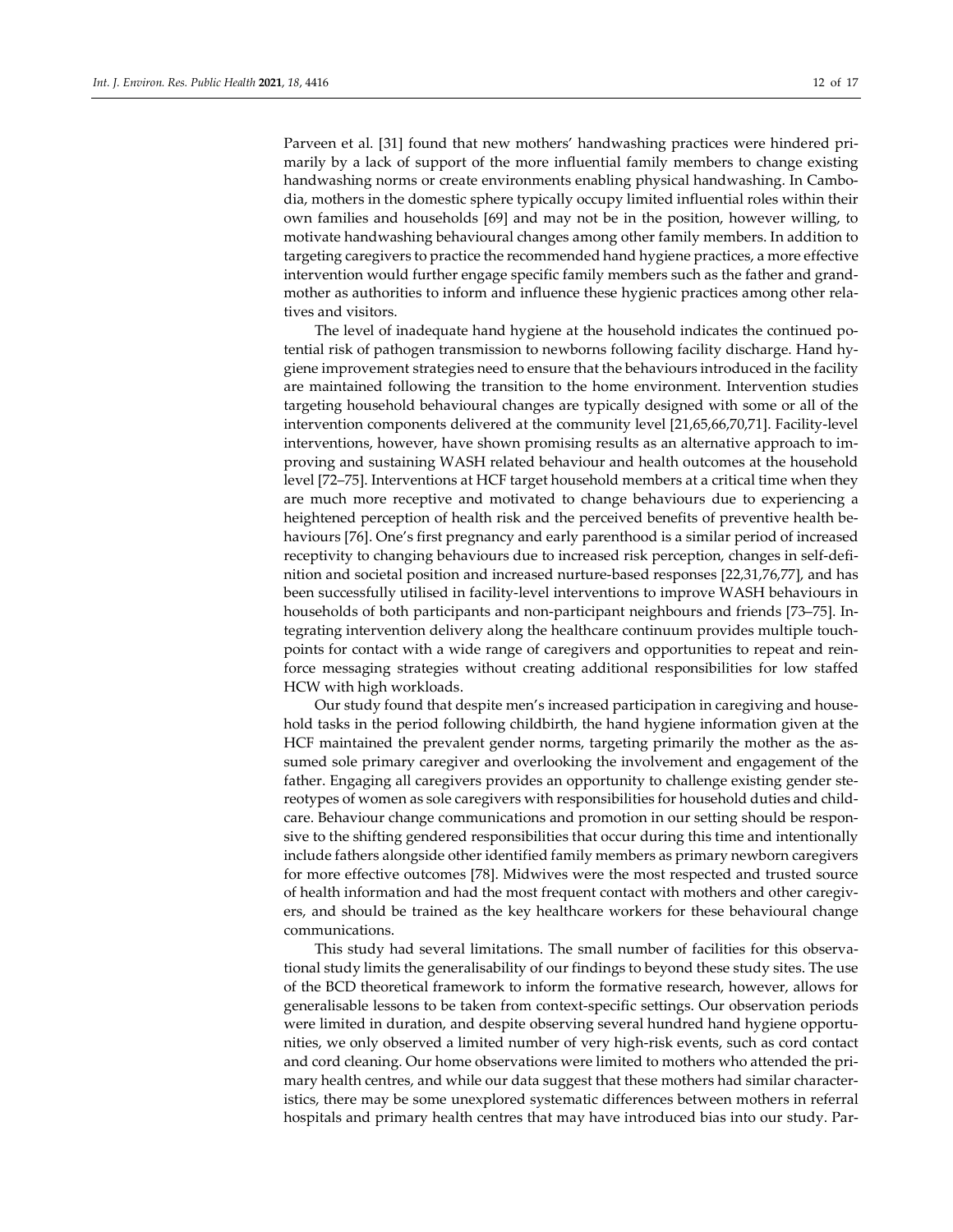ticipant reactivity during the observations may have led to an overestimation of hand hygiene compliance. We attempted to minimise this by avoiding any explicit mention of measuring hand hygiene compliance during enrolment and carrying out the qualitative interviews after all the structured observations were completed. The complete lack of observed hand hygiene during the observation period suggests that any reactivity on the part of study participants was minimal.

## **5. Conclusions**

Our formative study provides a comprehensive picture of hand hygiene practices and the potential infection risk faced by the newborn during the early neonatal period. Combined with our previous findings of low hand hygiene compliance during newborn care in the delivery room immediately after birth [41], newborns are at high risk for infection, and multi-component interventions along the entire continuum of care are essential to address hand hygiene practices and the key determinants of a wide range of caregivers. Our findings indicate that a multi-modal hand hygiene intervention delivered at the facility that creates an enabling physical and social environment to facilitate the performance of the desired behaviour and incorporates cues (environmental and verbal) to guide, remind and reinforce practice during this teachable moment for a wide range of caregivers, could improve hand hygiene behaviours in both the HCF and the home.

**Supplementary Materials:** The following are available online at www.mdpi.com/1660- 4601/18/9/4416/s1. Table S1: BCD checklist of handwashing behavioural components and determinants.

**Author Contributions:** Conceptualisation, A.M., C.S., P.I. and R.D.; methodology, H.B. and R.D.; formal analysis, P.P. and Y.N.; investigation, H.B., P.P., S.L. and Y.N.; resources, C.S., P.I., and S.L.; data curation, P.P. and Y.N.; writing—original draft preparation, Y.N.; writing—review and editing, A.M., C.S., H.B., P.I., P.P., R.D., S.L. and Y.N.; supervision, R.D.; project administration, Y.N. and C.S.; funding acquisition, C.S. and R.D. All authors have read and agreed to the published version of the manuscript.

**Funding:** This research was funded by the Australian Government's Department of Foreign Affairs and Trade (DFAT) under Water for Women fund, grant number WRA089.

**Institutional Review Board Statement:** The study was conducted according to the guidelines of the Declaration of Helsinki, and approved by the Institutional Review Board at the London School of Hygiene and Tropical Medicine (reference 16128, 21 November 2018, 22 May 2019—Amendment) and the Cambodia National Ethics Committee for Health research (NECHR Number 13, 28/01/2019, NECHR Number 134, 24 May 2019-Amendment).

**Informed Consent Statement:** Informed consent was obtained from all subjects involved in the study. All participants provided written informed consent prior to participation.

**Data Availability Statement:** The datasets used and/or analysed during this study are available from the corresponding author on reasonable request.

**Acknowledgments:** We would like to give a very special thanks to the women who agreed to participate in this study without benefit to themselves as well as the staff and management of the participating HCF. Special thanks go to the following institutions and individuals fortheir participation and support: MoH—Cambodia, the National Institute of Public Health (NIPH), the National Centre for Maternal and Child Health, the Provincial Health Department and Operational District-Kampong Chhnang, WaterAid Cambodia, WaterAid Australia and other development partners. A very special thanks to WaterAid Cambodia and NIPH team for coordinating the study, and the special contributions of Saray Vannat, Bouth Seyha, Dip Bopha, Hem Navy, Ol Sokhoeun, Ul Pisey, Senghort Ret and Rotha Prum. All views expressed in this manuscript are those of the authors and do not necessarily reflect those of the funding organisations or affiliated institutions.

**Conflicts of Interest:** The authors declare no conflict of interest. The funders had no role in the design of the study; in the collection, analyses, or interpretation of data; in the writing of the manuscript, or in the decision to publish the results.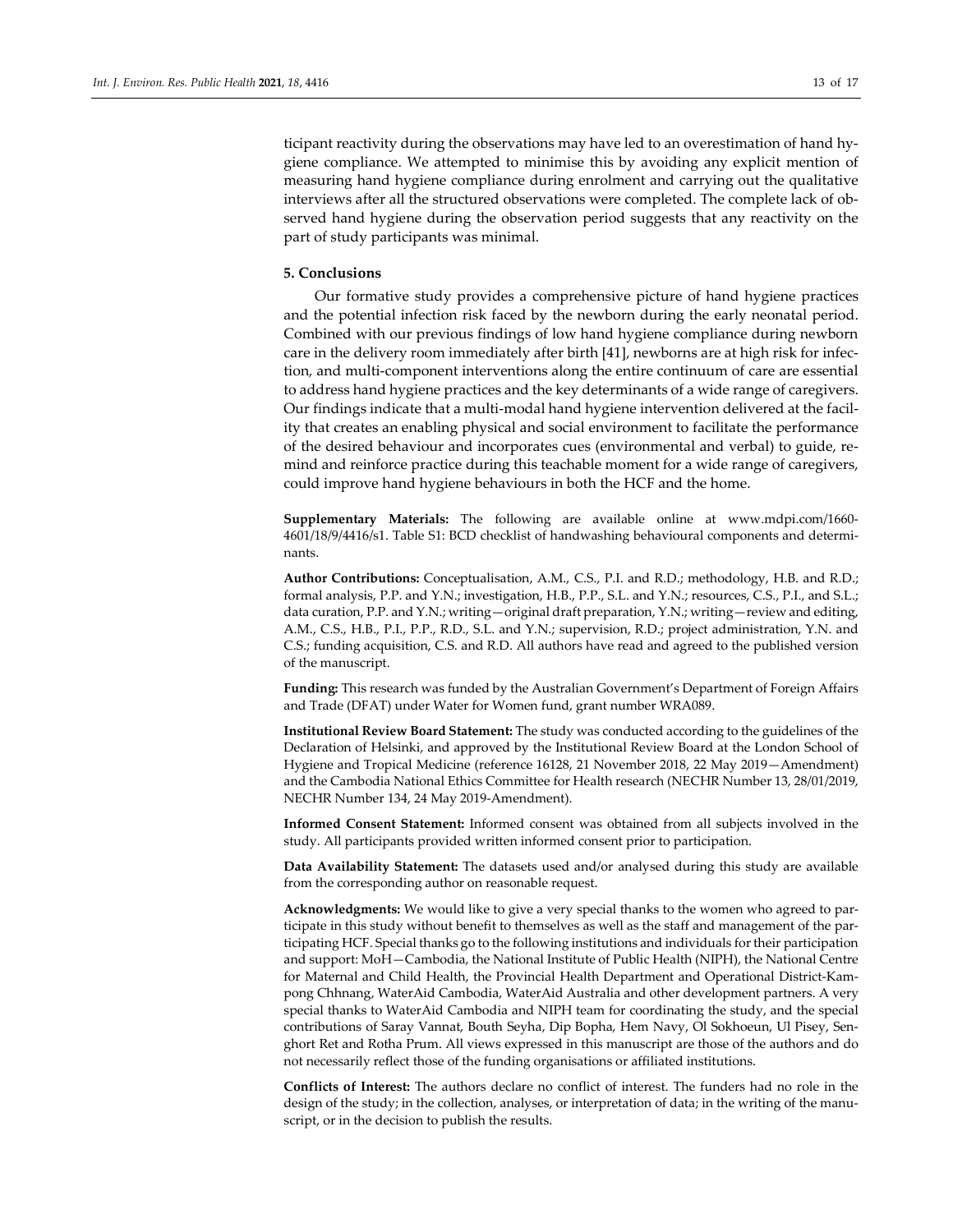## **References**

- 1. Lawn, J.E.; Blencowe, H.; Oza, S.; You, D.; Lee, A.C.C.; Waiswa, P.; Lalli, M.; Bhutta, Z.; Barros, A.J.D.; Christian, P.; et al. Every Newborn: Progress, priorities, and potential beyond survival. *Lancet* **2014**, *384*, 189–205, doi:10.1016/S0140-6736(14)60496-7.
- 2. Zaidi, A.K.M.; Thaver, D.; Ali, S.A.; Khan, T.A. Pathogens Associated With Sepsis in Newborns and Young Infants in Developing Countries. *Pediatric Infect. Dis. J.* **2009**, *28*, S10–S18, doi:10.1097/INF.0b013e3181958769.
- 3. Zaidi, A.K.; Huskins, W.C.; Thaver, D.; Bhutta, Z.A.; Abbas, Z.; Goldmann, D.A. Hospital-acquired neonatal infections in developing countries. *Lancet* **2005**, *365*, 1175–1188, doi:10.1016/s0140-6736(05)71881-x.
- 4. Lawn, J.E.; Cousens, S.; Zupan, J. 4 million neonatal deaths: When? Where? Why? *Lancet* **2005**, *365*, 891–900, doi:10.1016/s0140- 6736(05)71048-5.
- 5. World Health Organization. *Every Newborn: An Action Plan to End Preventable Deaths*; World Health Organization: Geneva, Switzerland, 2014.
- 6. Kerber, K.J.; de Graft-Johnson, J.E.; Bhutta, Z.A.; Okong, P.; Starrs, A.; Lawn, J.E. Continuum of care for maternal, newborn, and child health: From slogan to service delivery. *Lancet* **2007**, *370*, 1358–1369, doi:10.1016/S0140-6736(07)61578-5.
- 7. Blencowe, H.; Cousens, S.; Mullany, L.C.; Lee, A.C.C.; Kerber, K.; Wall, S.; Darmstadt, G.L.; Lawn, J.E. Clean birth and postnatal care practices to reduce neonatal deaths from sepsis and tetanus: A systematic review and Delphi estimation of mortality effect. *BMC Public Health* **2011**, *11*, 1–19, doi:10.1186/1471-2458-11-s3-s11.
- 8. Gould, D.J.; Moralejo, D.; Drey, N.; Chudleigh, J.H.; Taljaard, M. Interventions to improve hand hygiene compliance in patient care. *Cochrane Database Syst. Rev.* **2017**, *9*, doi:10.1002/14651858.CD005186.pub4.
- 9. Price, L.; MacDonald, J.; Gozdzielewska, L.; Howe, T.; Flowers, P.; Shepherd, L.; Watt, Y.; Reilly, J. Interventions to improve healthcare workers' hand hygiene compliance: A systematic review of systematic reviews. *Infect. Control Hosp. Epidemiol.* **2018**, *39*, 1449–1456, doi:10.1017/ice.2018.262.
- 10. Gon, G.; de Barra, M.; Dansero, L.; Nash, S.; Campbell, O.M.R. Birth attendants' hand hygiene compliance in healthcare facilities in low and middle-income countries: A systematic review. *BMC Health Serv. Res.* **2020**, *20*, 1–6, doi:10.1186/s12913-020-05925-9.
- 11. Nalule, Y.; Buxton, H.; Flynn, E.; Oluyinka, O.; Sara, S.; Cumming, O.; Dreibelbis, R. Hygiene along the continuum of care in the early post-natal period: An observational study in Nigeria. *BMC Pregnancy Childbirth* **2020**, *20*, 1–11.
- 12. World Health Organization. *WHO Recommendations on Postnatal Care of the Mother and Newborn*; World Health Organization: Geneva, Switzerland, 2014.
- 13. WHO, UNICEF, and UNFPA, *Pregnancy, Childbirth, Postpartum, and Newborn Care: A Guide for Essential Practice*; World Health Organization: Geneva, Switzerland, 2003.
- 14. Buxton, H.; Flynn, E.; Oluyinka, O.; Cumming, O.; Esteves Mills, J.; Shiras, T.; Sara, S.; Dreibelbis, R. Hygiene During Childbirth: An Observational Study to Understand Infection Risk in Healthcare Facilities in Kogi and Ebonyi States, Nigeria. *Int. J. Environ. Res. Public Health* **2019**, *16*, 1301, doi:10.3390/ijerph16071301.
- 15. Buxton, H.; Flynn, E.; Oluyinka, O.; Cumming, O.; Esteves Mills, J.; Shiras, T.; Sara, S.; Dreibelbis, R. Barriers and opportunities experienced by staff when implementing infection prevention and control guidelines during labour and delivery in healthcare facilities in Nigeria. *J. Hosp. Infect.* **2019**, *103*, 428–434, doi:10.1016/j.jhin.2019.07.018.
- 16. Engmann, C.M.; Hodgson, A.; Aborigo, R.; Adongo, P.L.; Moyer, C.A. Addressing the continuum of maternal and newborn care in Ghana: Implications for policy and practice. *Health Policy Plan.* **2016**, *31*, 1355–1363, doi:10.1093/heapol/czw072.
- 17. Aunger, R.; Curtis, V. Behaviour Centred Design: Towards an applied science of behaviour change. *Health Psychol. Rev.* **2016**, *10*, 425–446, doi:10.1080/17437199.2016.1219673.
- 18. Curtis, V.; Dreibelbis, R.; Buxton, H.; Izang, N.; Adekunle, D.; Aunger, R. Behaviour settings theory applied to domestic water use in Nigeria: A new conceptual tool for the study of routine behaviour. *Soc. Sci. Med.* **2019**, *235*, 112398, doi:10.1016/j.socscimed.2019.112398.
- 19. Gon, G.; de Bruin, M.; de Barra, M.; Ali, S.M.; Campbell, O.M.; Graham, W.J.; Juma, M.; Nash, S.; Kilpatrick, C.; Penn-Kekana, L.; et al. Hands washing, glove use, and avoiding recontamination before aseptic procedures at birth: A multicenter time-andmotion study conducted in Zanzibar*. Am. J. Infect. Control* **2019**, *47*, 149–156, doi:10.1016/j.ajic.2018.07.021.
- 20. de Barra, M.; Gon, G.; Woodd, S.; Graham, W.J.; de Bruin, M.; Kahabuka, C.; Williams, A.J.; Konate, K.; Ali, S.M.; Said, R.; et al. Understanding infection prevention behaviour in maternity wards: A mixed-methods analysis of hand hygiene in Zanzibar*. Soc. Sci. Med.* **2021**, *272*, 113543, doi:10.1016/j.socscimed.2020.113543.
- 21. Ram, P.K.; Nasreen, S.; Kamm, K.; Allen, J.; Kumar, S.; Rahman, M.A.; Zaman, K.; El Arifeen, S.; Luby, S.P. Impact of an intensive perinatal handwashing promotion intervention on maternal handwashing behavior in the neonatal period: Findings from a randomized controlled trial in rural Bangladesh. *BioMed Res. Int.* **2017**, *2017*, doi:10.1155/2017/6081470.
- 22. Greenland, K.; Iradati, E.; Ati, A.; Maskoen, Y.Y.; Aunger, R. The context and practice of handwashing among new mothers in Serang, Indonesia: A formative research study*. BMC Public Health* **2013**, *13*, 830.
- 23. Ditai, J.; Abeso, J.; Odeke, N.M.; Mobbs, N.; Dusabe-Richards, J.; Mudoola, M.; Carrol, E.D.; Olupot-Olupot, P.; Storr, J.; Medina-Lara, A.; et al. BabyGel pilot: A pilot cluster randomised trial of the provision of alcohol handgel to postpartum mothers to prevent neonatal and young infant infection-related morbidity in the community. *Pilot Feasibility Stud.* **2019**, *5*, 49, doi:10.1186/s40814-019-0432-7.
- 24. Darmstadt, G.L.; Syed, U.; Patel, Z.; Kabir, N. Review of domiciliary newborn-care practices in Bangladesh. *J. Health Popul. Nutr.* **2006**, *24*, 380–393.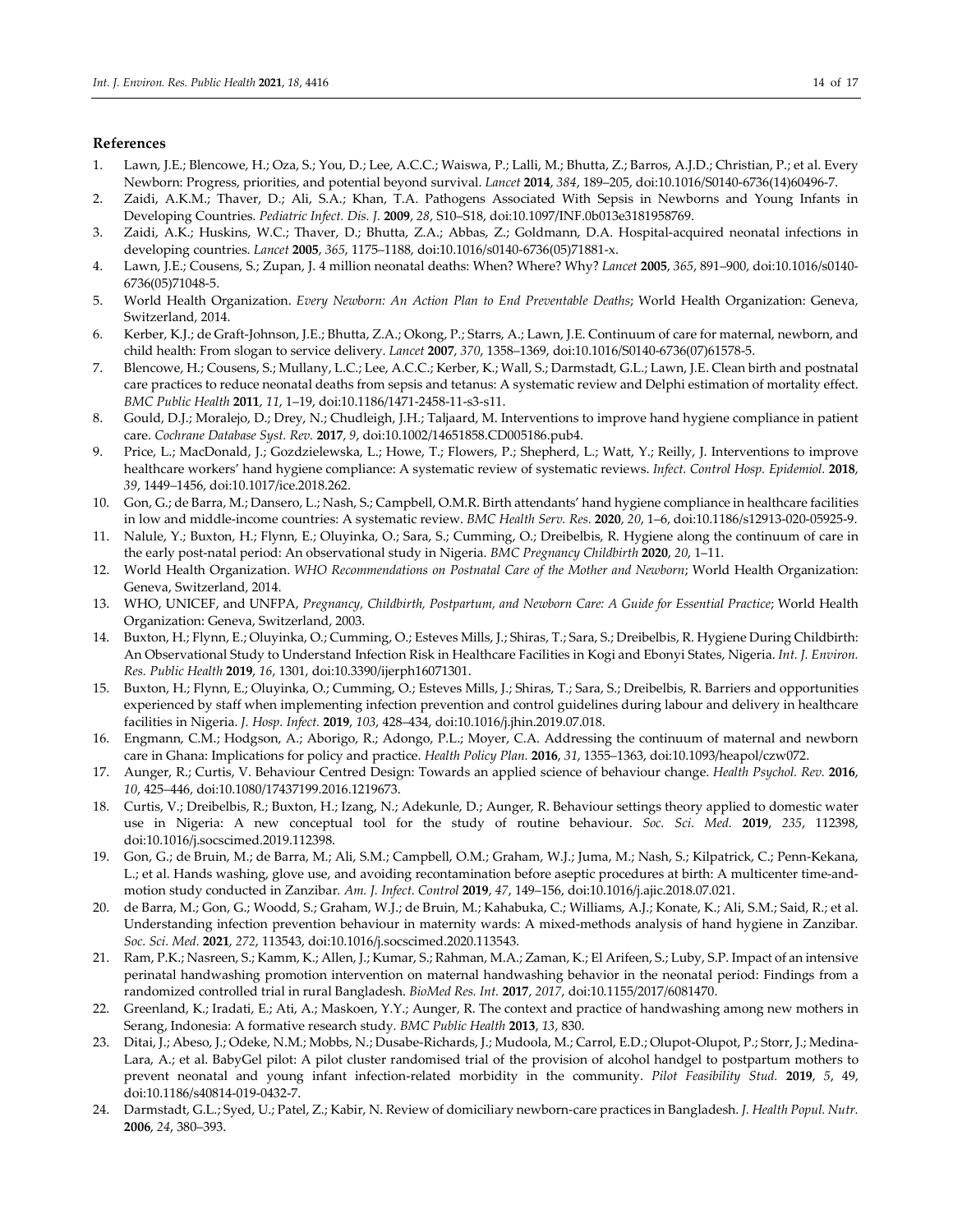- 25. Rhee, V.; Mullany, L.C.; Khatry, S.K.; Katz, J.; LeClerq, S.C.; Darmstadt, G.L.; Tielsch, J.M. Maternal and Birth Attendant Hand Washing and Neonatal Mortality in Southern Nepal. *Arch. Pediatrics Adolesc. Med.* **2008**, *162*, 603–608, doi:10.1001/archpedi.162.7.603.
- 26. Tyagi, M.; Hanson, C.; Schellenberg, J.; Chamarty, S.; Singh, S. Hand hygiene in hospitals: An observational study in hospitals from two southern states of India. *BMC Public Health* **2018**, *18*, 1299–1299, doi:10.1186/s12889-018-6219-6.
- 27. Picheansathian, W.; Pearson, A.; Suchaxaya, P. The effectiveness of a promotion programme on hand hygiene compliance and nosocomial infections in a neonatal intensive care unit. *Int. J. Nurs. Pract.* **2008**, *14*, 315–321.
- 28. Cohen, B.; Saiman, L.; Cimiotti, J.; Larson, E. Factors associated with hand hygiene practices in two neonatal intensive care units. *Pediatr. Infect. Dis. J.* **2003**, *22*, 494–499, doi:10.1097/01.inf.0000069766.86901.91.
- 29. Park, J.Y.; Pardosi, J.F.; Seale, H. Examining the inclusion of patients and their family members in infection prevention and control policies and guidelines across Bangladesh, Indonesia, and South Korea*. Am. J. Infect. Control* **2020***, 48*, 599–608 doi:10.1016/j.ajic.2019.10.001.
- 30. Islam, M.S.; Luby, S.P.; Sultana, R.; Rimi, N.A.; Zaman, R.U.; Uddin, M.; Nahar, N.; Rahman, M.; Hossain, M.J.; Gurley, E.S.; et al. Family caregivers in public tertiary care hospitals in Bangladesh: Risks and opportunities for infection control*. Am. J. Infect. Control* **2014**, *42*, 305–310, doi:10.1016/j.ajic.2013.09.012.
- 31. Parveen, S.; Nasreen, S.; Allen, J.V.; Kamm, K.B.; Khan, S.; Akter, S.; Lopa, T.M.; Zaman, K.; El Arifeen, S.; Luby, S.P.; et al. Barriers to and motivators of handwashing behavior among mothers of neonates in rural Bangladesh*. BMC Public Health*, **2018**, *18*, 483.
- 32. Darmstadt, G.L.; Hussein, M.H.; Winch, P.J.; Haws, R.A.; Gipson, R.; Santosham, M. Practices of rural Egyptian birth attendants during the antenatal, intrapartum and early neonatal periods*. J. Health Popul. Nutr*. **2008**, *26*, 36–45.
- 33. National Institute of Statistics/Cambodia; Directorate General for Health/Cambodia; ICF International. *Cambodia Demographic and Health Survey 2014*; National Institute of Statistics: Cambodia; Directorate General for Health: Cambodia; ICF International: Phnom Penh, Cambodia, 2015.
- 34. Hong, R.; Ahn, P.Y.; Wieringa, F.; Rathavy, T.; Gauthier, L.; Hong, R.; Laillou, A.; Van Geystelen, J.; Berger, J.; Poirot, E. The unfinished health agenda: Neonatal mortality in Cambodia. *PLoS ONE* **2017**, *12*, e0173763, doi:10.1371/journal.pone.0173763.
- 35. Health NewBorn Network. Leading Causes of Neonatal Deaths in Cambodia. Available online: https://www.healthynewbornnetwork.org/country/cambodia/ (accessed on 20 April 2021)
- 36. Ministry of Health Cambodia. *Safe Motherhood Clinical Management National Protocol—Health Centres*. Ministry of Health Cambodia: Phnom Penh, Cambodia, 2016.
- 37. Bazzano, A.; Taub, L.; Oberhelman, R.A.; Var, C. Newborn Care in the Home and Health Facility: Formative Findings for Intervention Research in Cambodia*. Healthcare* **2016**, *4*, 94.
- 38. Bazzano, A.N.; Oberhelman, R.A.; Potts, K.S.; Gordon, A.; Var, C.L. Environmental factors and WASH practices in the perinatal period in Cambodia: Implications for newborn health*. Int. J. Environ. Res. Public Health* **2015**, *12*, 2392–2410 doi:10.3390/ijerph120302392.
- 39. Ith, P.; Dawson, A.; Homer, C. Quality of maternity care practices of skilled birth attendants in Cambodia*. Int. J. Evid. -Based Healthc*. **2012**, *10*, 60–67 doi:10.1111/j.1744-1609.2012.00254.x.
- 40. Por, I. *Public Health Care Facilities Assessment of Water, Sanitation and Hygiene of Five Provinces in Cambodia*. 2016, National Institute of Public Health: Phnom Penh, Cambodia.
- 41. Nalule, Y.; Buxton, H.; Ir, P.; Leang, S.; Macintyre, A.; Pors, P.; Samol, C.; Dreibelbis, R. Hand Hygiene During Labour And Delivery In Health Care Facilities In Kampong Chhnang, Cambodia: A Theory-Driven Formative Research Study. *BMC Pregnancy Childbirth* **2021**, doi:10.21203/rs.3.rs-233937/v1.
- 42. Ministry of Health Cambodia. *Health Information System Master Plan 2016–2020*. Information, P.a.H., Ed. Ministry of Health Cambodia: Phnom Penh, Cambodia, 2017.
- 43. Tashkkori, A.; Teddlie, C. *Handbook of Mixed Methods in Social and Behavioral Research*.; Sage: Thousand Oaks, CA, USA, 2003.
- 44. Aunger, R.; Curtis, V. *BCD Checklist*. *Behaviour Centred Design Resources Website;* LSHTM (London School of Hygiene & Tropical Medicine): London, UK, 2019.
- 45. Sax, H.; Allegranzi, B.; Uçkay, I.; Larson, E.; Boyce, J.; Pittet, D. 'My five moments for hand hygiene': A user-centred design approach to understand, train, monitor and report hand hygiene. *J. Hosp. Infect.* **2007**, *67*, 9–21, doi:10.1016/j.jhin.2007.06.004.
- 46. WHO; WHO Patient Safety. WHO *Guidelines on Hand Hygiene in Health Care*. WHO/IER/PSP/2009/01. Availabe online: https://apps.who.int/iris/handle/10665/44102 (accessed on 20 April 2021).
- 47. White, S.; Thorseth, A.H.; Dreibelbis, R.; Curtis, V. The determinants of handwashing behaviour in domestic settings: An integrative systematic review. *Int. J. Hyg. Environ. Health* **2020**, *227*, 113512, doi:10.1016/j.ijheh.2020.113512.
- 48. WHO. *WHO Guidelines on Hand Hygiene in Health Care: First Global Patient Safety Challenge: Clean Care is Safer Care*; World Health Organization: Geneva, Switzerland, 2009.
- 49. Wenzel, R.P.; Brewer, T.F.; Butzler, J.-P. *A Guide to Infection Control in the Hospital*; PMPH: Shelton, CT, USA, 2002.
- 50. Uneke, C.J.; Ndukwe, C.D.; Oyibo, P.G.; Nwakpu, K.O.; Nnabu, R.C.; Prasopa-Plaizier, N. Promotion of hand hygiene strengthening initiative in a Nigerian teaching hospital: Implication for improved patient safety in low-income health facilities. *Braz. J. Infect. Dis.* **2014**, *18*, 21–27, doi:10.1016/j.bjid.2013.04.006.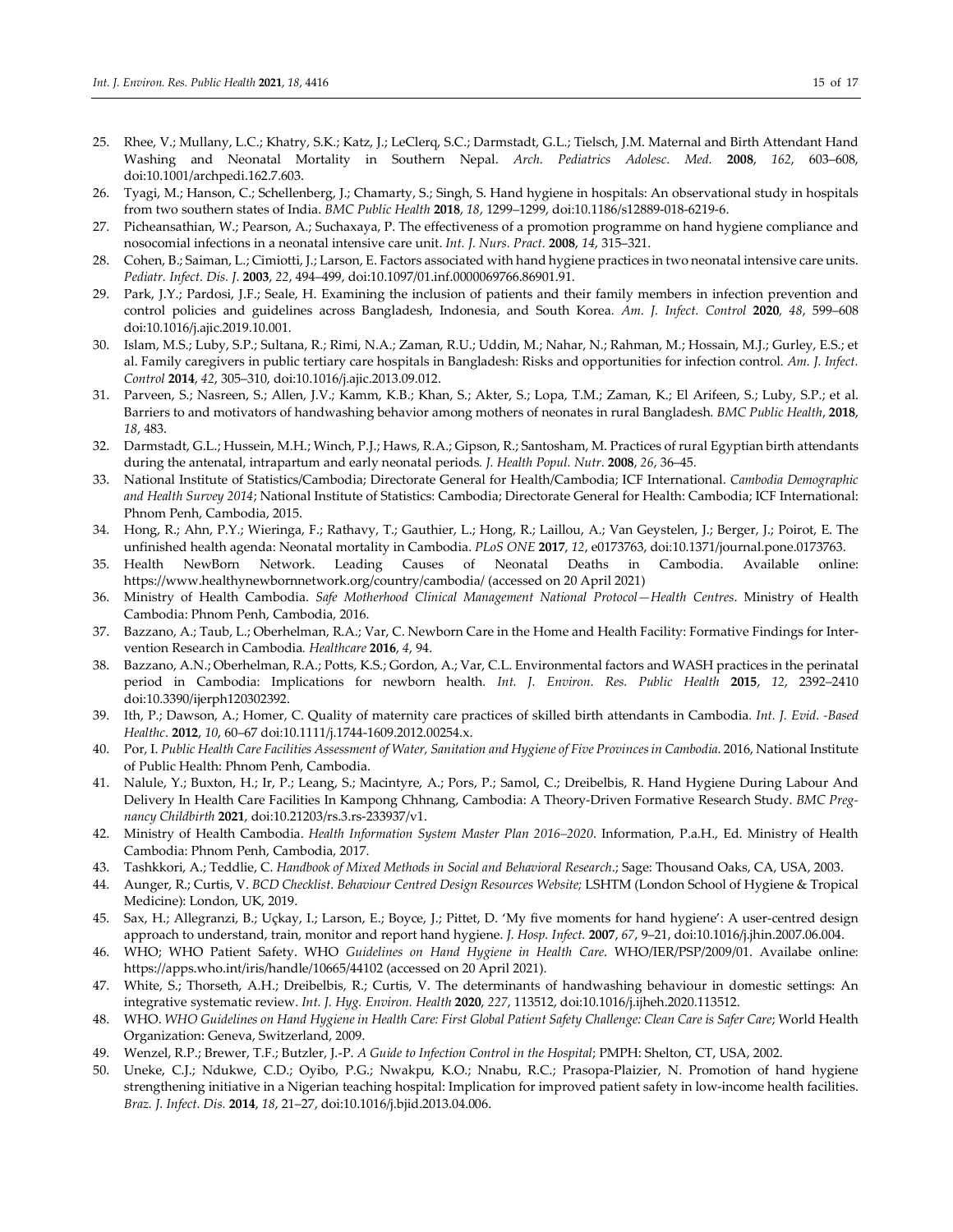- 51. Allegranzi, B.; Sax, H.; Bengaly, L.; Richet, H.; Minta, D.K.; Chraiti, M.N.; Sokona, F.M.; Gayet-Ageron, A.; Bonnabry, P.; Pittet, D. Successful implementation of the World Health Organization hand hygiene improvement strategy in a referral hospital in Mali, Africa. *Infect. Control Hosp. Epidemiol.* **2010**, *31*, 133–141, doi:110.1086/649796, doi:10.1086/649796.
- 52. WHO. *Hand Hygiene Technical Reference Manual*; WHO: Geneva, Switzerland, 2009.
- 53. Thomas, B.W.; Berg-Copas, G.M.; Vasquez, D.G.; Jackson, B.L.; Wetta-Hall, R. Conspicuous vs. Customary Location of Hand Hygiene Agent Dispensers on Alcohol-Based Hand Hygiene Product Usage in an Intensive Care Unit. *J. Am. Osteopath. Assoc.*  **2009**, *109*, 263–267, doi:10.7556/jaoa.2009.109.5.263.
- 54. Hobbs, M.A.; Robinson, S.; Neyens, D.M.; Steed, C. Visitor characteristics and alcohol-based hand sanitizer dispenser locations at the hospital entrance: Effect on visitor use rates. *Am. J. Infect. Control* **2016**, *44*, 258–262, doi:10.1016/j.ajic.2015.10.041.
- 55. Cure, L.; Van Enk, R.; Tiong, E. A systematic approach for the location of hand sanitizer dispensers in hospitals. *Health Care Manag. Sci.* **2014**, *17*, 245–258, doi:10.1007/s10729-013-9254-y.
- 56. Naikoba, S.; Hayward, A. The effectiveness of interventions aimed at increasing handwashing in healthcare workers—A systematic review. *J. Hosp. Infect.* **2001**, *47*, 173–180, doi:10.1053/jhin.2000.0882.
- 57. Dreibelbis, R.; Kroeger, A.; Hossain, K.; Venkatesh, M.; Ram, P.K. Behavior Change without Behavior Change Communication: Nudging Handwashing among Primary School Students in Bangladesh. *Int. J. Environ. Res. Public. Health* **2016**, *13*, 129, doi:10.3390/ijerph13010129.
- 58. Yoong, S.L.; Hall, A.; Stacey, F.; Grady, A.; Sutherland, R.; Wyse, R.; Anderson, A.; Nathan, N.; Wolfenden, L. Nudge strategies to improve healthcare providers' implementation of evidence-based guidelines, policies and practices: A systematic review of trials included within Cochrane systematic reviews. *Implement. Sci.* **2020**, *15*, 1–30, doi:10.1186/s13012-020-01011-0.
- 59. Horng, L.M.; Unicomb, L.; Alam, M.U.; Halder, A.K.; Shoab, A.K.; Ghosh, P.K.; Opel, A.; Islam, M.K.; Luby, S.P. Healthcare worker and family caregiver hand hygiene in Bangladeshi healthcare facilities: Results from the Bangladesh National Hygiene Baseline Survey. *J. Hosp. Infect.* **2016**, *94*, 286–294, doi:10.1016/j.jhin.2016.08.016.
- 60. Gaube, S.; Fischer, P.; Lermer, E. Hand(y) hygiene insights: Applying three theoretical models to investigate hospital patients' and visitors' hand hygiene behavior. *PLoS ONE* **2021**, *16*, e0245543, doi:10.1371/journal.pone.0245543.
- 61. Gaube, S.; Tsivrikos, D.; Dollinger, D.; Lermer, E. How a smiley protects health: A pilot intervention to improve hand hygiene in hospitals by activating injunctive norms through emoticons. *PLoS ONE* **2018**, *13*, e0197465, doi:10.1371/journal.pone.0197465.
- 62. Fakhry, M.; Hanna, G.B.; Anderson, O.; Holmes, A.; Nathwani, D. Effectiveness of an audible reminder on hand hygiene adherence. *Am. J. Infect. Control* **2012**, *40*, 320–323, doi:10.1016/j.ajic.2011.05.023.
- 63. Curtis, V.A.; Danquah, L.O.; Aunger, R.V. Planned, motivated and habitual hygiene behaviour: An eleven country review*. Health Educ. Res*. **2009**, *24*, 655–673.
- 64. Greenland, K.; Chipungu, J.; Chilengi, R.; Curtis, V. Theory-based formative research on oral rehydration salts and zinc use in Lusaka, Zambia*. BMC Public Health* **2016**, *16*, 1–14, doi:10.1186/s12889-016-2984-2.
- 65. Biran, A.; Schmidt, W.-P.; Varadharajan, K.S.; Rajaraman, D.; Kumar, R.; Greenland, K.; Gopalan, B.; Aunger, R.; Curtis, V. Effect of a behaviour-change intervention on handwashing with soap in India (SuperAmma): A cluster-randomised trial. *Lancet Glob. Health* **2014**, *2*, e145–e154, doi:10.1016/S2214-109X(13)70160-8.
- 66. Gautam, O.P.; Schmidt, W.-P.; Cairncross, S.; Cavill, S.; Curtis, V. Trial of a Novel Intervention to Improve Multiple Food Hygiene Behaviors in Nepal. *Am. J. Trop. Med. Hyg.* **2017**, *96*, 1415–1426, doi:10.4269/ajtmh.16-0526.
- 67. Caris, M.G.; Labuschagne, H.A.; Dekker, M.; Kramer, M.H.H.; van Agtmael, M.A.; Vandenbroucke-Grauls, C.M.J.E. Nudging to improve hand hygiene. *J. Hosp. Infect.* **2018**, *98*, 352–358, doi:10.1016/j.jhin.2017.09.023.
- 68. Biswal, M.; Angrup, A.; Rajpoot, S.; Kaur, R.; Kaur, K.; Kaur, H.; Dhaliwal, N.; Arora, P.; Gupta, A.K. Hand hygiene compliance of patients' family members in India: Importance of educating the unofficial 'fourth category' of healthcare personnel*. J. Hosp. Infect*. **2020**, *104*, 425–429, doi:10.1016/j.jhin.2019.09.013.
- 69. Brickell, K.; Chant, S. 'The unbearable heaviness of being': Reflections on female altruism in Cambodia, Philippines, The Gambia and Costa Rica. *Prog. Dev. Stud.* **2010**, *10*, 145–159, doi:10.1177/146499340901000204.
- 70. Greenland, K.; Chipungu, J.; Curtis, V.; Schmidt, W.P.; Siwale, Z.; Mudenda, M.; Chilekwa, J.; Lewis, J.J.; Chilengi, R. Multiple behaviour change intervention– for diarrhoea control in Lusaka, Zambia: A cluster randomised trial*. Lancet Glob. Health* **2016**, *4*, e966–e977, doi:10.1016/s2214-109x(16)30262-5.
- 71. Var, C.; Oberhelman, R.A.; Shu, T.; Leang, S.; Duggal, R.; Le, J. and Bazzano, A.N. A Linked Community and Health Facility Intervention to Improve Newborn Health in Cambodia: The NICCI Stepped-Wedge Cluster-Randomized Controlled Trial*. Int. J. Environ. Res. and Public Health* **2020**, *17*, 1559, doi:10.3390/ijerph17051559.
- 72. George, C.M.; Monira, S.; Sack, D.A.; Rashid, M.-u.; Saif-Ur-Rahman, K.M.; Mahmud, T.; Rahman, Z.; Mustafiz, M.; Bhuyian, S.I.; Winch, P.J.; et al. Randomized Controlled Trial of Hospital-Based Hygiene and Water Treatment Intervention (CHoBI7) to Reduce Cholera. *Emerg. Infect. Dis.* **2016**, *22*, 233–241, doi:10.3201/eid2202.151175.
- 73. Loharikar, A.; Russo, E.; Sheth, A.; Menon, M.; Kudzala, A.; Tauzie, B.; Masuku, H.D.; Ayers, T.; Hoekstra, R.M.; Quick, R. Longterm impact of integration of household water treatment and hygiene promotion with antenatal services on maternal water treatment and hygiene practices in Malawi. *Am. J. Trop. Med. Hyg.* **2013**, *88*, 267–274, doi:10.4269/ajtmh.2012.11-0375.
- 74. Briere, E.C.; Ryman, T.K.; Cartwright, E.; Russo, E.T.; Wannemuehler, K.A.; Nygren, B.L.; Kola, S.; Sadumah, I.; Ochieng, C.; Watkins, M.L.; et al. Impact of Integration of Hygiene Kit Distribution With Routine Immunizations on Infant Vaccine Coverage and Water Treatment and Handwashing Practices of Kenyan Mothers. *J. Infect. Dis.* **2012**, *205*, S56–S64, doi:10.1093/infdis/jir779.